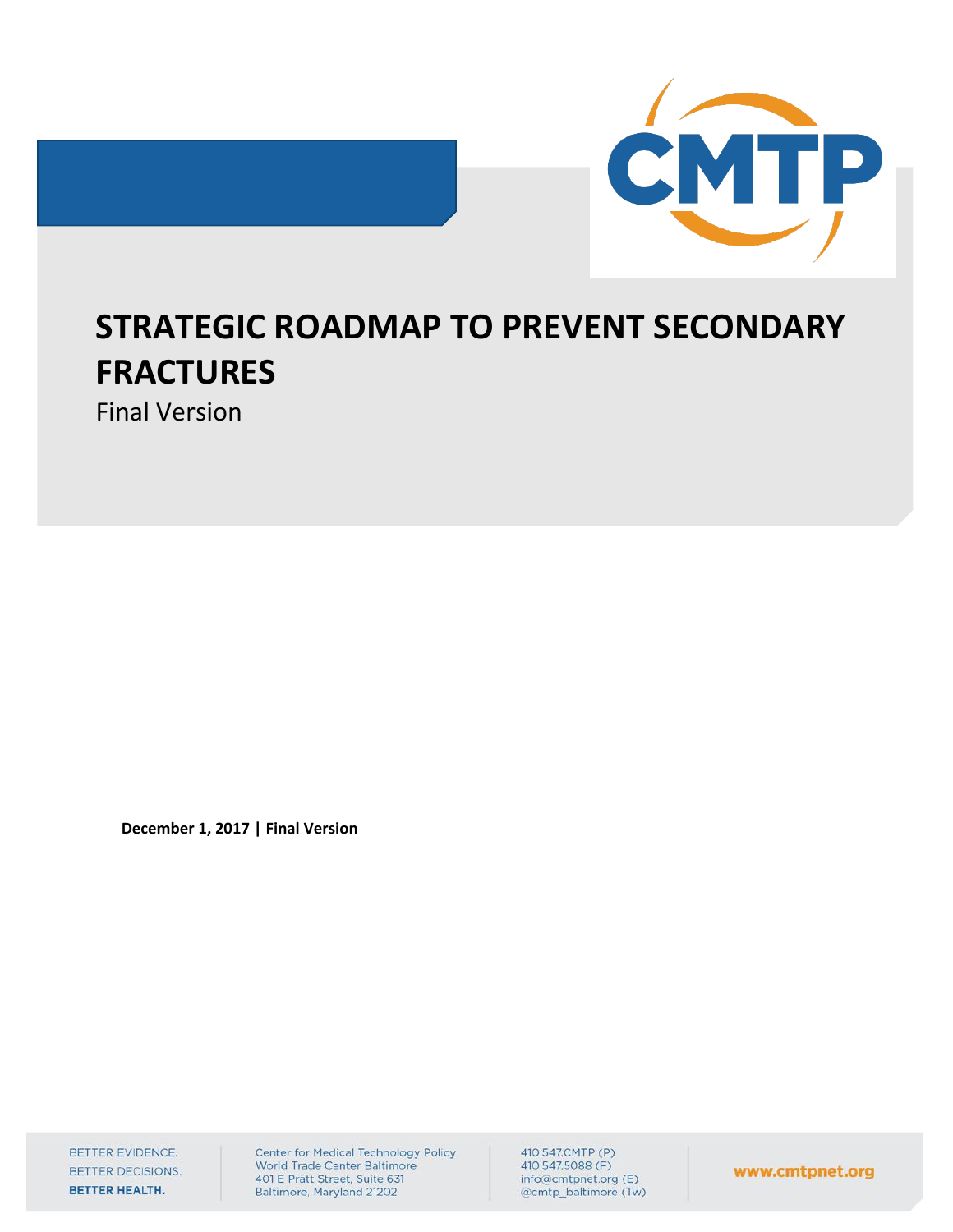# **TABLE OF CONTENTS**

|    | Introduction.                                                                                   |    |
|----|-------------------------------------------------------------------------------------------------|----|
|    |                                                                                                 |    |
| 1. | Strengthen working relationships with patient advocacy organizations and primary care clinician |    |
|    |                                                                                                 |    |
| 2. |                                                                                                 |    |
| 3. | Decide on specific measurable goals to achieve with the target population and define efficient  |    |
|    |                                                                                                 |    |
| 4. | Collect and analyze lessons learned from selected past programs and initiatives  12             |    |
| 5. | Evaluate and prioritize activities designed to achieve the goals defined above  14              |    |
| 6. | Consider partnerships with integrated health care delivery systems to develop system-specific   |    |
|    |                                                                                                 | 18 |
| 7. | Align separate PR / media activities (such as NBHA, NIAMS, others) with core elements of this   |    |
|    |                                                                                                 |    |
|    |                                                                                                 |    |
|    |                                                                                                 |    |
|    |                                                                                                 |    |
|    |                                                                                                 |    |
|    |                                                                                                 |    |
|    |                                                                                                 |    |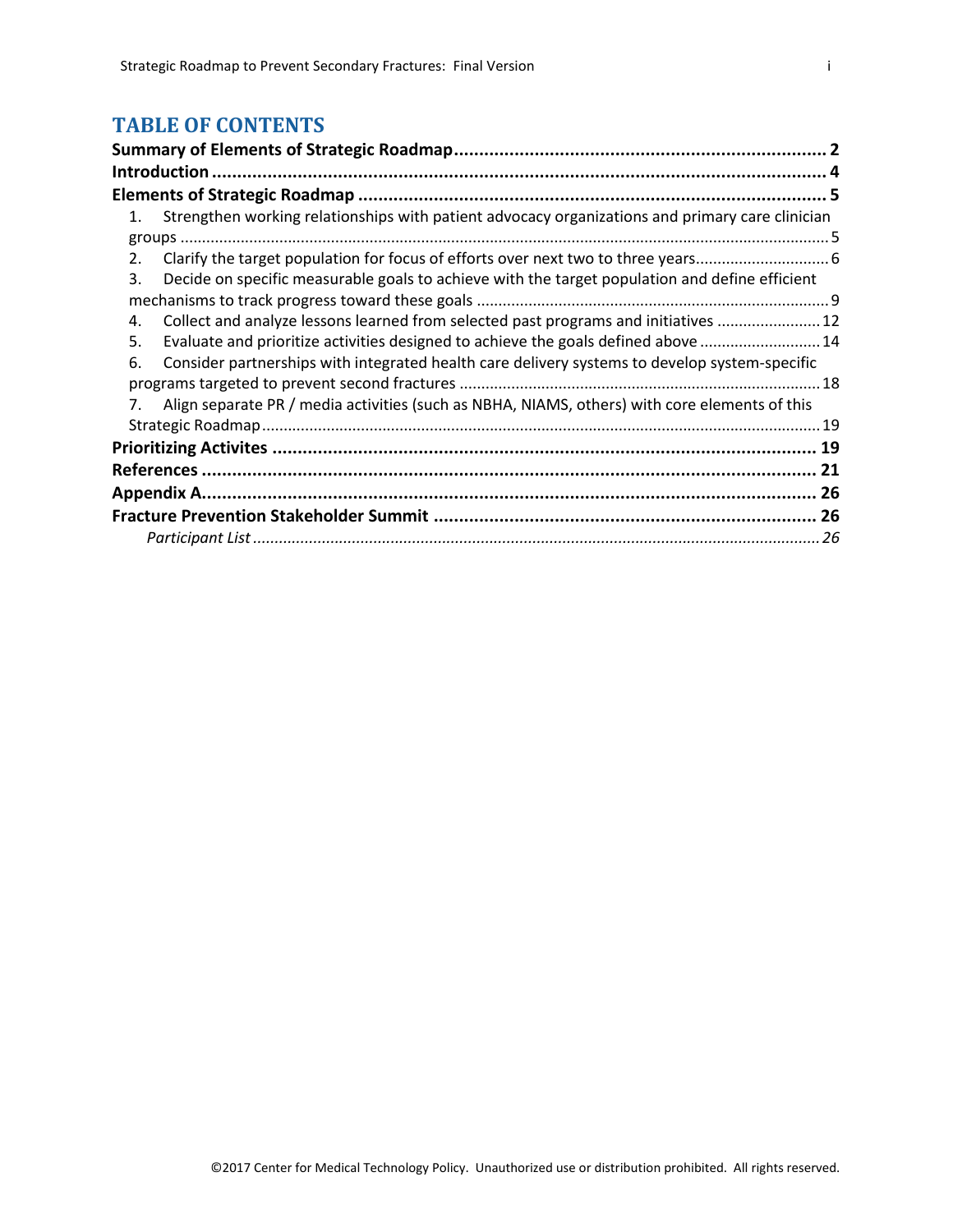# <span id="page-2-0"></span>**SUMMARY OF ELEMENTS OF STRATEGIC ROADMAP**

- *1. Strengthen working relationships with patient advocacy organizations and primary care clinician groups.* 
	- *a. Building further trust with these stakeholder groups will be essential to have the required support to successfully implement all other elements of the Strategic Roadmap.*
	- *b. A key near-term deliverable would be a more detailed and specific Action Plan, to be developed in partnership with willing groups, and guiding implementation of key elements of this Strategic Roadmap. As part of the development of the Action Plan, we will identify those groups and individuals who are willing to continue to participate in a voluntary coalition to implement the selected activities.*
- *2. Clarify the target population for focus of efforts over next two to three years.* 
	- *a. We recommend that the target population should be patients at or over the age of 65 years with a hip fracture or vertebral fracture that comes to clinical attention or is incidentally detected. This choice is well supported by existing data on fractures, risk level, and clinical consensus.*
	- *b. Other high-risk patient populations would be the focus of a later phase of this work, or be addressed by other programs and initiatives, with which this work will be coordinated.*
	- *c. Because of public concerns about the potential harms of drug treatment (including atypical femur fractures and ONJ), it will be important to provide accurate information on these risks and on strategies that may reduce these risks, as well as on the risks of not being treated.*
- *3. Decide on specific measurable goals to achieve with the target population and define efficient mechanisms to track progress toward these goals.*
- *4. Collect and analyze lessons learned from selected past programs and initiatives.*
	- *a. Drawing on published reports, expert input, etc. – determine what programs and approaches have worked well, which have not worked, and the most likely explanations for success or lack thereof.*
	- *b. Be very cautious about repeating modest variations of programs that have failed.*
- *5. Evaluate and prioritize activities designed to achieve the goals defined above.*
	- *a. Agree on a core set (5-7) of meaningful process and outcome measures to evaluate quality of care in the target patient population.*
	- *b. Meet with CMS to explore potential mechanisms to pay for case management programs and/or apply value-based payment incentives to care of these patients.*
	- *c. Review existing clinical guidelines from primary care and specialty organizations to determine whether the high priority target population and proposed interventions*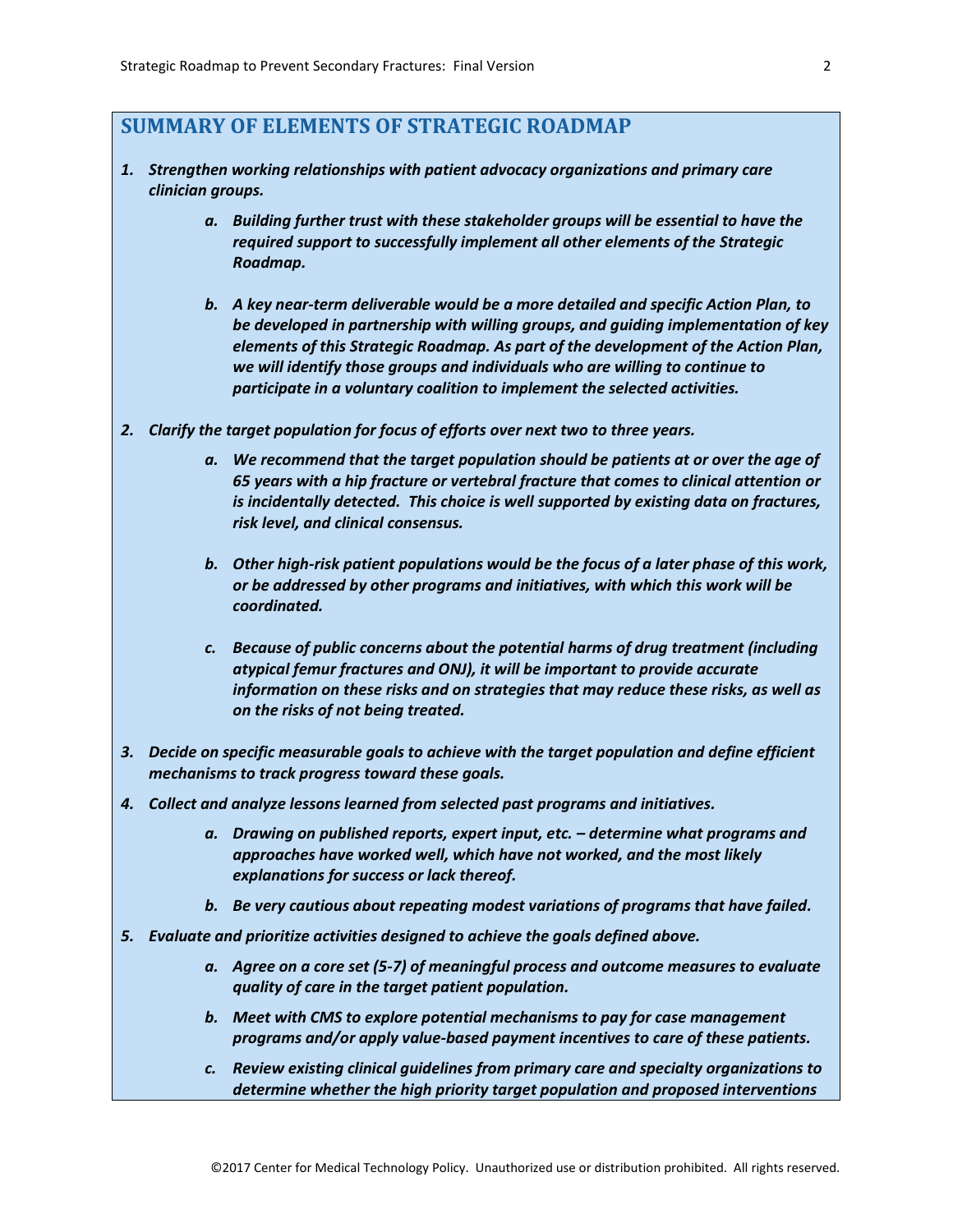*are consistent with them. Based on the advice in this Roadmap and the review of clinical guidelines, develop a short, simple, clinical recommendation for the target population. Disseminate the recommendation in trusted and prominent publications.*

- *d. Work with patient, primary care, and specialist partners to support broad circulation of the short, simple, clinical recommendation as well as the Action Plan (mentioned in #1 above) to their respective members / constituents.*
- *e. Develop and circulate educational material for patients, primary care clinicians, and specialists that highlight clinical recommendations that are aligned with project goals.*
- *6. Consider partnerships with integrated health care delivery systems to develop system-specific programs targeted to prevent second fractures.*
	- *a. Ideally focus on those with, for example, low rates of drug treatment and case management use, or other measures consistent with those identified in Recommendation 3.*
	- b. *Pilot studies may allow for refinement of target population, interventions, collection of process and outcomes data.*
- 7. *Align separate PR / media activities (such as NBHA, NIAMS, others) with core elements of this Strategic Roadmap*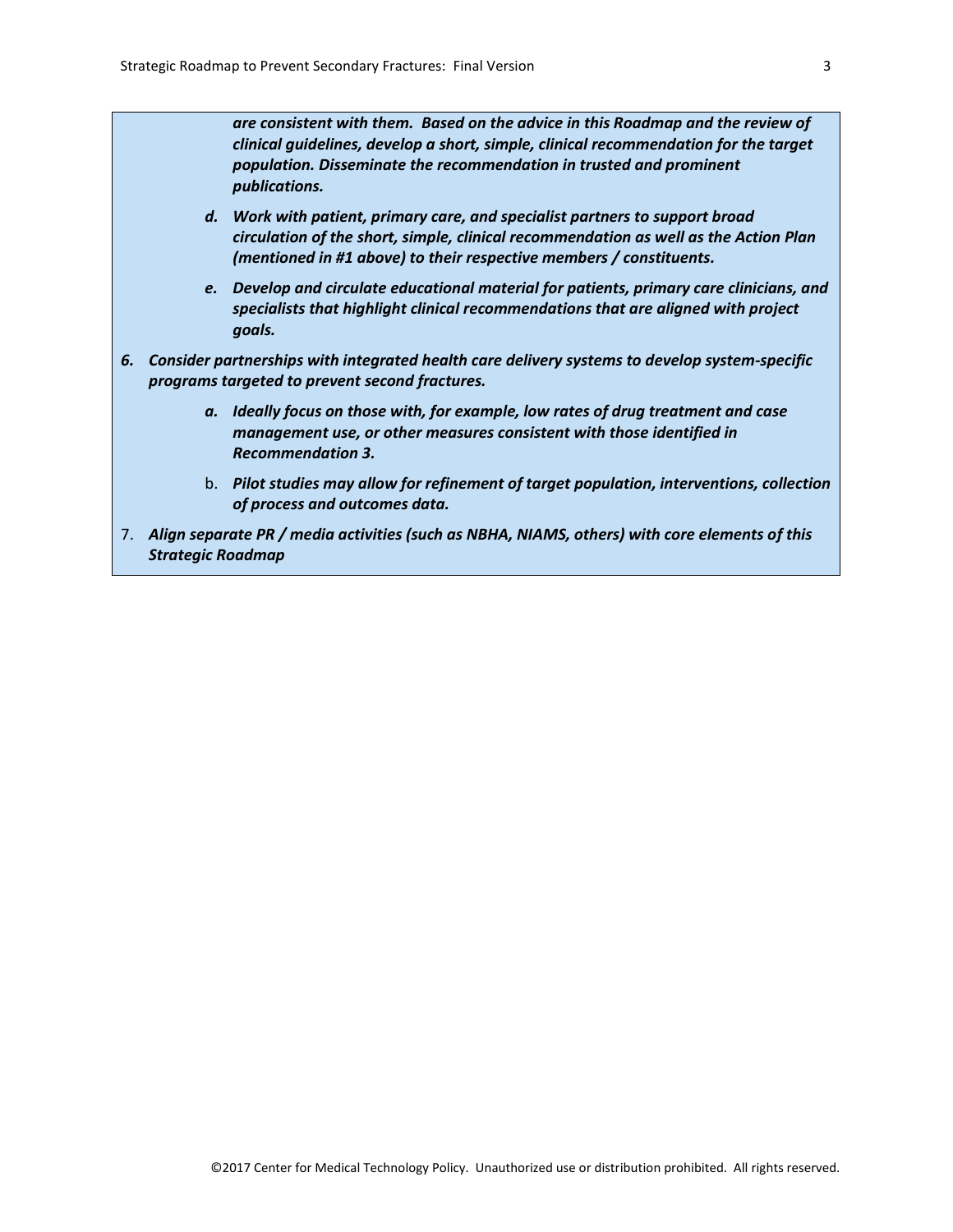#### <span id="page-4-0"></span>**INTRODUCTION**

Older people who have suffered a hip or vertebral fracture are at extremely high risk of another fracture, yet a majority of them do not receive recommended treatments following their fracture. As a result, this group remains at high risk of second fractures despite the availability of interventions that are known to reduce this risk. Several large delivery systems in the US have made substantial progress toward improved care, and many people in this group are treated appropriately in the UK and in other countries because of focused efforts to align clinical practice with current evidence.

This situation is analogous to the inadequate care provided to patients who were hospitalized for a heart attack prior to the year 2000, many of whom were discharged from the hospital without being offered treatment with beta-blockers, aspirin, and cholesterol lowering drugs – all of which were known to reduce the chance of another heart attack. Focused attention to this problem over several years resulted in more than 90% of these people receiving these treatments.

We believe that the many organizations working on issues around osteoporosis and bone health can find common ground to agree on a pathway for focused attention to reduce the number of avoidable second fractures. The American Society for Bone and Mineral Research ("ASBMR") is committed to working with a coalition of experts and stakeholders to achieve this goal. The following Strategic Roadmap draws heavily upon discussions during an ASBMR-supported multi-stakeholder meeting held in Crystal City, Virginia on July 19, 2017. This meeting was organized and convened by the Center for Medical Technology Policy ("CMTP"), an independent non-profit dedicated to evidence-based policy. Through a process of analysis and deliberation, we have identified a series of activities intended to reduce the incidence of second fractures, through the collaboration of ASBMR with other organizations and individuals.

CMTP provided a draft of this Strategic Roadmap to various experts and stakeholders, including all those who had attended the July meeting as well as additional parties. All comments received by CMTP or ASBMR were reviewed and considered. The comments and potential amendments of the Roadmap also were discussed with an expert advisory group.

#### **This Strategic Roadmap was prepared by CMTP for ASBMR and reflects its analysis and**

**recommendations.** The recommendations are recapped and prioritized in the last section of the Roadmap. ASBMR will continue to work with all willing partners, including patient and consumer groups, primary care clinicians, and other interested experts and stakeholders, to reach consensus on specific activities that are most likely to decrease the number of preventable second fractures. While this Roadmap is applicable to a treatment gap that exists globally, many of the recommended actions are designed for implementation in the US, although several may have relevance to improving care outside the US. The proposed actions are intended to complement other efforts to improve bone health, most of which were discussed during the stakeholder meeting or in the context of subsequent discussions.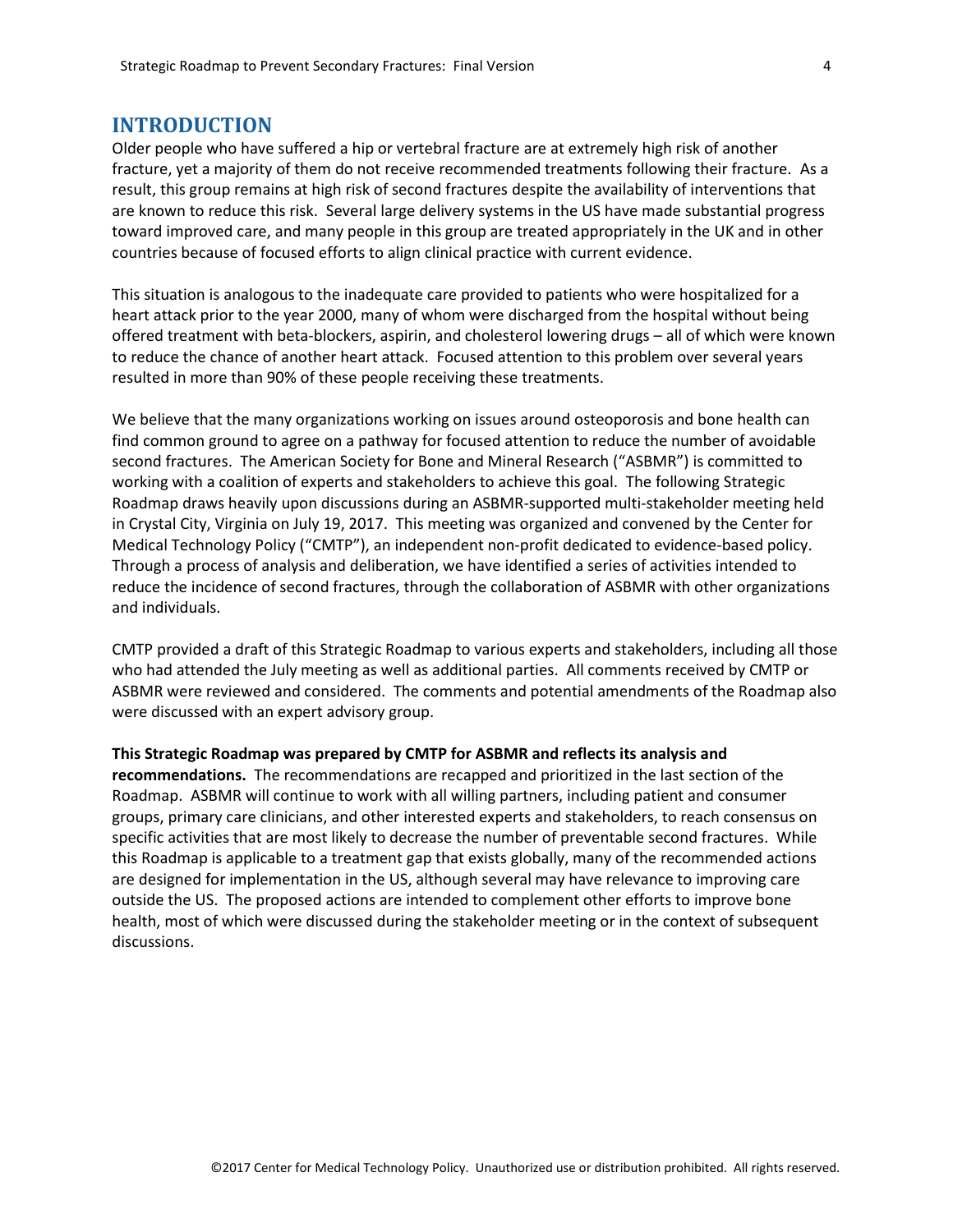## <span id="page-5-0"></span>**ELEMENTS OF STRATEGIC ROADMAP**

## <span id="page-5-1"></span>**1. STRENGTHEN WORKING RELATIONSHIPS WITH PATIENT ADVOCACY ORGANIZATIONS AND PRIMARY CARE CLINICIAN GROUPS.**

- *a. Building further trust with these stakeholder groups will be essential to have the required support to successfully implement all other elements of the Strategic Roadmap.*
- *b. A key near-term deliverable would be a more detailed and specific Action Plan, to be developed in partnership with willing groups, and guiding implementation of key elements of this Strategic Roadmap. As part of the development of the Action Plan, we will identify those groups and individuals who are willing to continue to participate in a voluntary coalition to implement the selected activities.*

In any public health initiative, the patients whose care is at issue and the clinicians who guide patient care are key partners. The active involvement of these groups in developing and implementing this initiative will increase the likelihood of success. Their ambivalence or skepticism toward an initiative will form a significant barrier. Given the recent history of osteoporosis treatment, which has been in part characterized by skepticism towards the motivations and recommendations of experts, care will need to be taken to build collaborative, respectful, and trust-based partnerships. **To this end, decision-making and actions associated with each of the strategic steps described below should entail partnership with patient and primary care clinician groups.** This emphasis is not to imply that these will be the only stakeholders or collaborators who may or should participate. These groups, however, have been historically under-represented in prior efforts and should be a focus of engagement to ensure their priorities and values are clearly reflected, and to build constructive relationships for implementing the Roadmap successfully.

Many types of health care professionals, of course, either actually do or potentially could interact with people who have experienced a fracture. Orthopedic surgeons, for example, are often the first physicians to treat patients with hip fractures and have recognized the important role they can hold in secondary fracture prevention with programs such as the American Orthopaedic Association's "Own the Bone."<sup>1</sup> Several types of therapists also work with hip fracture patients during and after their hospitalization; radiologists may incidentally diagnose vertebral fractures; dentists/oral surgeons and pharmacists may counsel patients on medications to treat osteoporosis. **Partners thus would ideally include patients and patient advocates, consumer groups, orthopedic surgeons, occupational therapists, physical therapists, rehabilitation therapists, nurse practitioners, physician assistants, family practitioners, general internists, dentists, radiologists and radiologic tecnologists, clinical pharmacists, and gynecologists, among others.**

**A first step in this partnership is the development of a specific and detailed Action Plan, based on this Strategic Roadmap and crafted with substantive participation of these groups. As described in more detail throughout the rest of the Roadmap, the development process should include input on the initiative's target population, goals, and measures of progress.** The recommendations contained in this Roadmap will be translated into the specific actions that will need to be taken in order to achieve them. Actions will be accompanied by timelines, leaders and responsible parties, resources available, etc. Memoranda of understanding may be useful to document any commitments that various organizations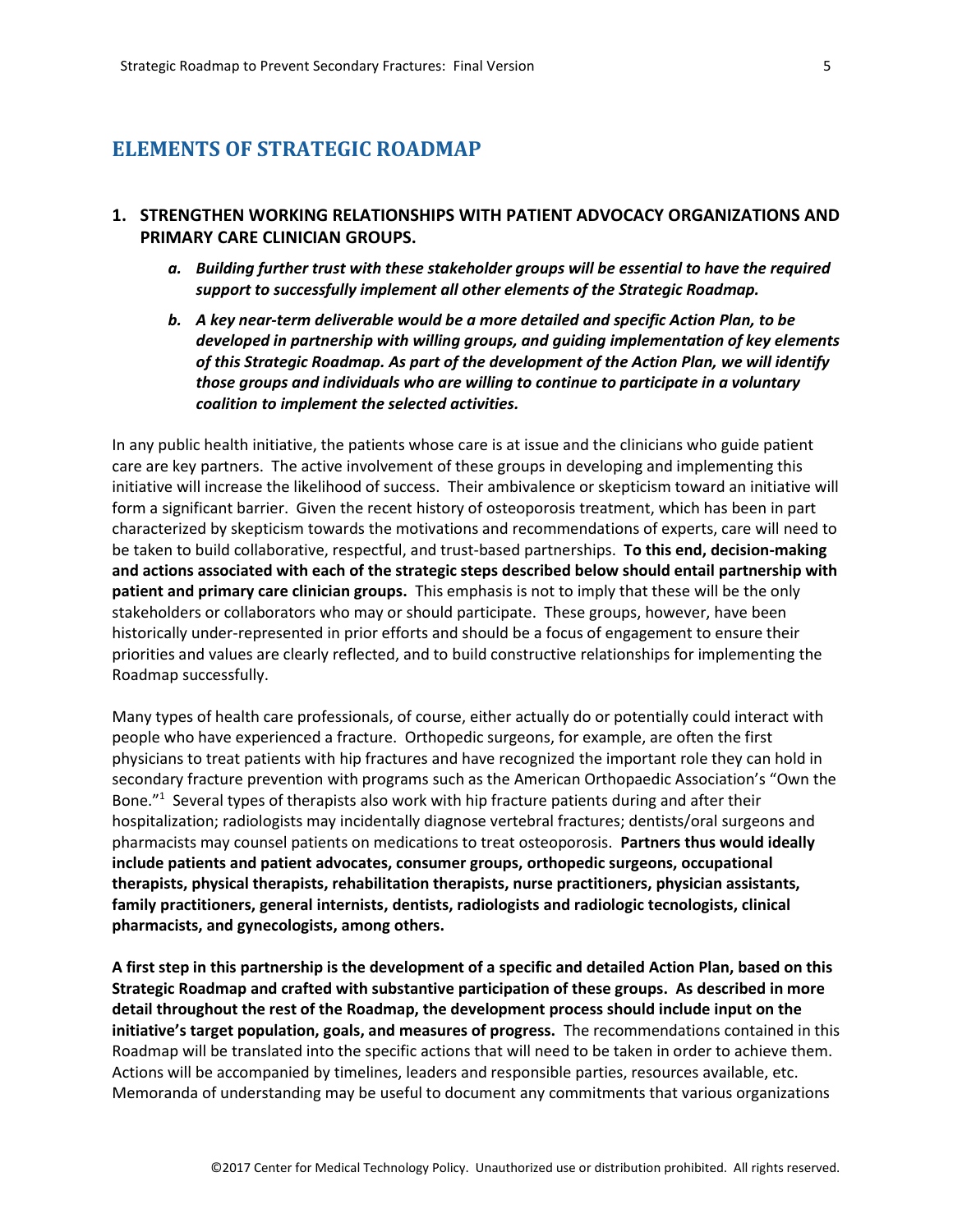make, whether to lead accomplishment of an action, provide resources, or simply to inform others of planned activities such as public awareness campaigns.

As the Action Plan is developed and completed, a coalition of interested volunteers will be identified who are willing to serve as "champions" to help implement the strategic plan. These patient and primary care volunteers would be asked to speak and educate on the initiative, provide input on compelling messaging for the communities they represent, and provide insight on the best ways to reach patients and primary care clinicians to effect change. They could also help to broaden the network of champions; for example, an occupational therapist may be able to leverage contacts in a national professional organization to identify colleagues in localities across the nation willing to disseminate information.

In addition to patient and primary care group volunteers, and the participation of other stakeholders, it would clearly be beneficial to identify other parallel and allied initiatives and look for ways to collaborate and leverage available resources. In considering these opportunities for partnering, care will be taken to consider the sources of funding associated with related projects. For some stakeholders, industry funding is perceived as suspect. For these observers, some health care providers are seen as "captured" by industry, or viewed as putting their own financial interests ahead of those of their patients. **While it may be difficult to achieve, to avoid these pejorative perceptions, this initiative would ideally be supported primarily by funding sources other than life science companies, while ensuring that the expertise from this sector is maintained.** Non-industry sources of funding, such as the Robert Wood Johnson Foundation, will be explored and considered. Care will also be taken to manage potential conflicts of interest that might arise from close association with parallel initiatives that do receive industry support. In all such matters, full transparency must be encouraged. This approach should help to build trust-based relationships with patient and primary care practice groups.

#### <span id="page-6-0"></span>**2. CLARIFY THE TARGET POPULATION FOR FOCUS OF EFFORTS OVER NEXT TWO TO THREE YEARS.**

- *a. We recommend that the target population should be patients at or over the age of 65 years with a hip fracture or vertebral fracture that comes to clinical attention or is incidentally detected. This choice is well supported by existing data on fractures, risk level, and clinical consensus.*
- *b. Other high-risk patient populations would be the focus of a later phase of this work, or be addressed by other programs and initiatives, with which this work will be coordinated.*
- *c. Because of public concerns about the potential harms of drug treatment (including atypical femur fractures and ONJ), it will be important to provide accurate information on these risks and on strategies that may reduce these risks, as well as on the risks of not being treated.*

**We believe that the likelihood of achieving significant changes in care will be maximized if the population targeted for intervention is narrowly defined.** Existing clinical guidelines for fracture prevention are varied and sometimes contradictory, particularly in areas where evidence is limited. Agreement on a well-defined patient population for which evidence is strongest will make it easier to reach consensus on the steps necessary to improve care for these patients. By increasing the probability of achieving broad stakeholder support, this approach also will increase available resources (the more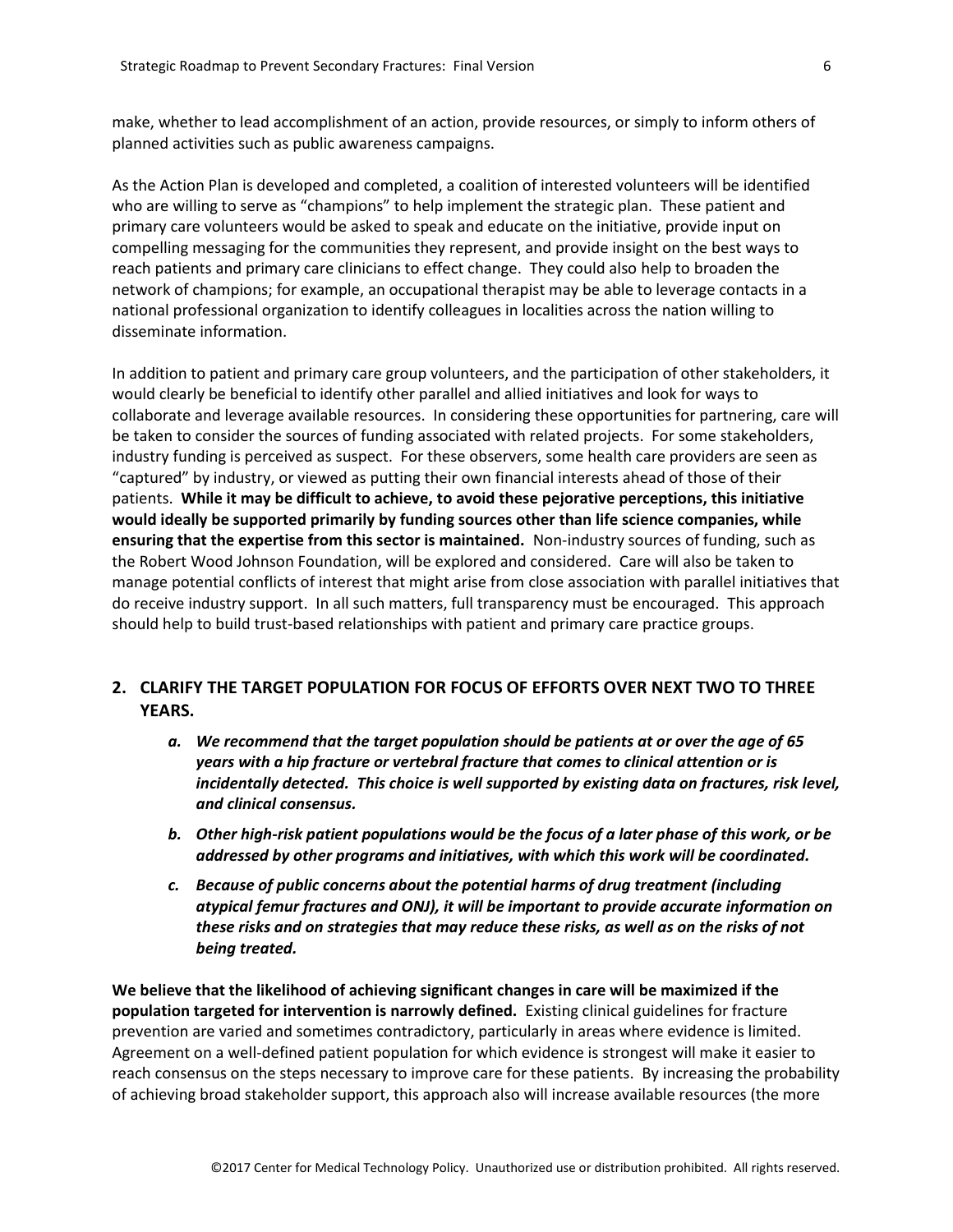stakeholders involved and supporting the project, the more the potential resources that can be secured, provided, or leveraged). The history of prior initiatives also argues for a focused approach. Broadly framed efforts are more likely to be viewed warily by some stakeholders and may provoke controversy that could slow progress in both patient and clinician groups for which immediate action is needed. The need for a carefully circumscribed effort also leads to advice to focus current energy on achieving improvement in the US. Just as international ideas and experiences will inform all the steps of this project, we hope that the ideas and results from this project will inform international efforts in the future. Expanding this initiative to include goals to achieve internationally, however, would create significant challenges to its success and jeopardize potential accomplishments.

**The population to target for intervention should be at substantially increased risk of fracture, potential interventions should have been shown to be effective at reducing that risk, and a significant treatment gap should be easily demonstrable.** Ideally, for purposes of implementation, the criteria used to identify the target population should be simple and precisely defined. The more complicated the criteria, the more difficult implementation will be. The target population preferably would also be readily identifiable in the sense that resources expended on case finding activities should be minimized.

**"Patients >65 years old who have suffered a hip fracture or a vertebral fracture that comes to clinical attention or is incidentally detected" is a population that meets these criteria and for which we believe a multi-stakeholder consensus could be achieved.** To begin with, the population is simply defined and traditional "case finding" is not necessary because people are already identified and in the process of obtaining care. It also has been recognized for some time that people who have experienced one osteoporotic fracture are at significantly higher risk of a subsequent fracture, <sup>2</sup> and the risk appears to be particularly high in older women during the first year following the index fracture (greater than five times the risk).<sup>3</sup> Approximately 25% of older men and women who have a hip fracture will have a second fracture within one year, as will around 20% of older patients who have a vertebral fracture.<sup>2</sup> The clinical presentation is sufficient to diagnose osteoporosis and to begin evaluating the patient for secondary causes and for treatment. Bone mineral density testing at this point may be useful for establishing a baseline for monitoring patients or for other purposes, but is not required in order to identify the target population and to diagnose osteoporosis.

The second criterion – that effective interventions should be available – is also met: several systematic reviews, for example, have concluded that bisphosphonates reduce the risk of vertebral fractures in numerous populations as well as the risk of hip and non-vertebral fractures in patients who have already experienced a fracture.<sup>4–9</sup> Other effective pharmacologic therapies, including anabolic drugs, are also available. In terms of non-pharmacologic interventions, the Centers for Disease Control and Prevention have assembled a compendium of interventions that have been shown to reduce falls in older adults,  $^{10}$ to provide one example. Finally, a variety of studies have shown that people with hip and vertebral fractures are not receiving appropriate diagnosis and treatment (ranging from 8.3% to 30%). $^{11,12}$ 

Although we believe that the evidence supporting this target population is quite substantial, it will be necessary to collect the relevant published peer-reviewed studies and other data in order to be able to demonstrate its strength to stakeholders. The evidence compilation will need to be impartial and transparent, acknowledging any areas that are not as strongly supported, and including any contrary evidence. At the same time, the purpose for which the target group is being chosen -- to help primary care clinicians identify patients who need to be assessed for treatment – must be kept in mind. Good clinical judgment indicates that potential causes of any fracture in an elderly person must be assessed and potential interventions considered. In this clinical context, the evidence does not need to be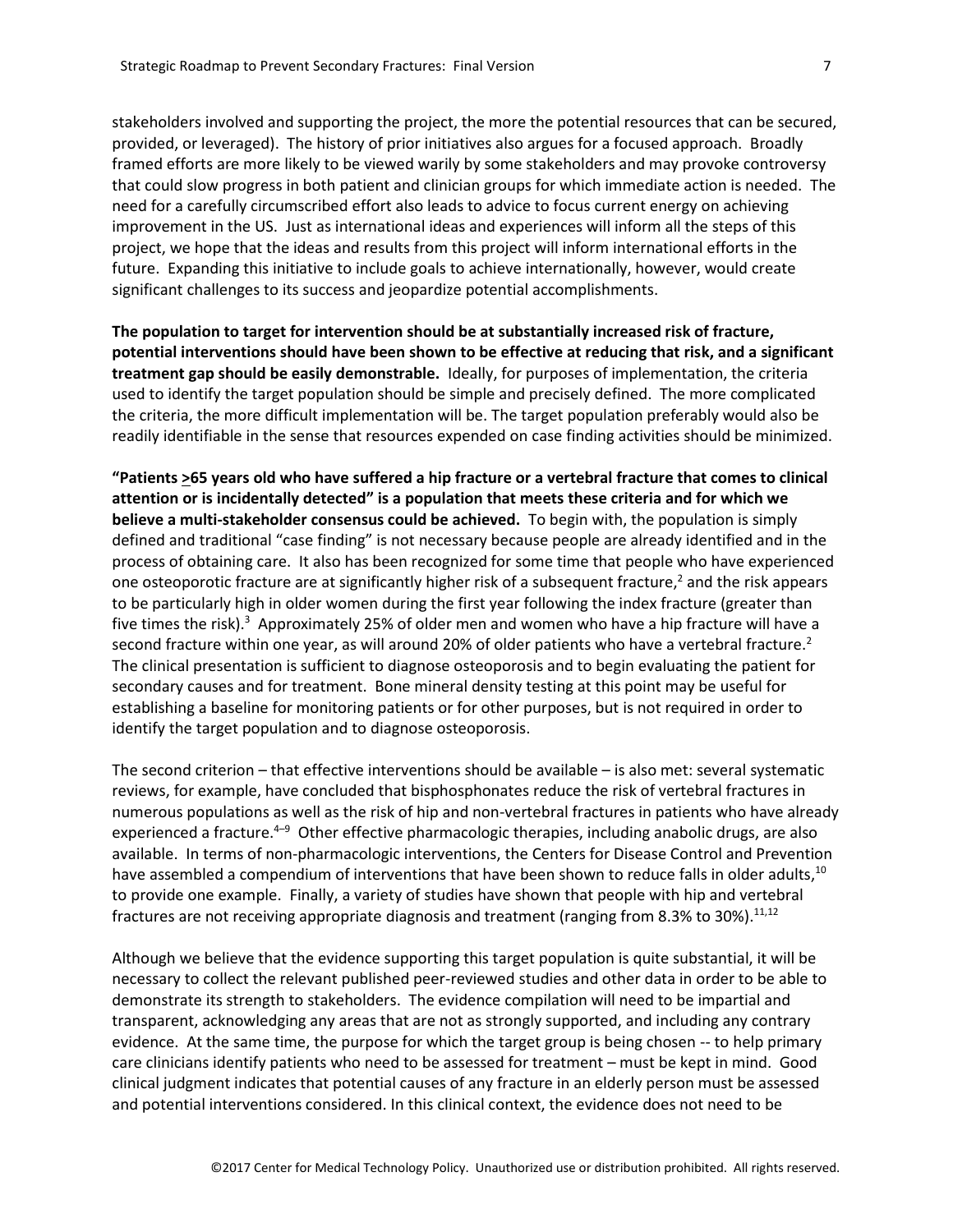absolute – definitive randomized double-blind multi-center international trials are not needed for every subgroup of the target population. For example, the evidentiary foundation for men is not as robust as it is for women: there simply are not as many studies. Nevertheless, the available evidence supports the idea that medication is effective at preventing fractures in men and there is no particular *a priori* reason to think it would not be. An additional patient safeguard exists because health care decision making today is shared and primary care clinicians and patients will be discussing evaluation and next steps together. If there are subgroups within the target population for which some evidence needs to be reasonably extrapolated, clinicians should explain the data limitations to their patients and talk through any concerns.

The compilation of evidence should address some further issues as well. For example, collecting comparative data on other potential populations at increased risk will help address any issues raised by proponents of focusing on broader populations. Even more importantly, because concern about possible adverse events associated with pharmacological treatment has been a substantial barrier to treatment, appropriate and accurate information about the relative risks of treatment versus nontreatment should be assembled. Additionally, a number of actions have been proposed to reduce the risk of adverse events, particularly atypical femoral fractures and osteonecrosis of the jaw, including limiting duration of use of medications, optimizing the timing of invasive dental surgery, attempting to identify prodromal symptoms, and monitoring patients. Clinicians need easy access to reliable and upto-date data on the efficacy of such actions. Not only do data on these issues need to be assembled, but educational materials for patients communicating the data should be drafted using the expertise of specialists in risk communication, and then tested with patients to determine how well the materials convey the necessary information.

A consensus among stakeholders at the summit in support of a similar target population was nearly reached and we believe, based on comments received on the draft Roadmap as well as recent discussions, that a consensus can be achieved for this target population. One relevant issue discussed at length both at the summit and in the following review period involved whether 50 years or 65 years should be the lower age for defining the population. We have recommended 65 years and older for a number of reasons: 1) most of the fractures occurring in the 50 years and older population, especially hip fractures, occur in the 65 years and older population; 2) the evidence base is more developed for older patients; 3) gaining the trust of primary care clinicians and patients will be easier with a more narrowly defined and more strongly supported target population; 4) patients 65 years and older are covered primarily by a single program in the US: Medicare; 5) health care data on this population are more readily available than for most other groups; and 6) the age of 65 seems to be more intuitively obvious to stakeholders.

Setting the initial cutoff at 65 years does *not* mean that people between the ages of 50 and 65 who experience a hip or vertebral fracture should not be evaluated. **In defining the target population and implementing the proposed activities, it is recognized that fracture prevention is also needed for other high-risk populations.** Several stakeholders at the July summit expressed concerns about the possibility of causing misunderstanding about what the importance of the target population is and inadvertently compromising other fracture prevention efforts. Once we have seen progress with the activities focused on the highest risk patients, it should be possible to expand the program to additional people at high risk of fracture. A network of involved stakeholders will have been established, primary care clinicians and specialists will have increased trust in one another, and people at risk of fracture will have increased confidence in their primary care practitioners. These factors will provide a solid foundation for future efforts targeted at broader populations.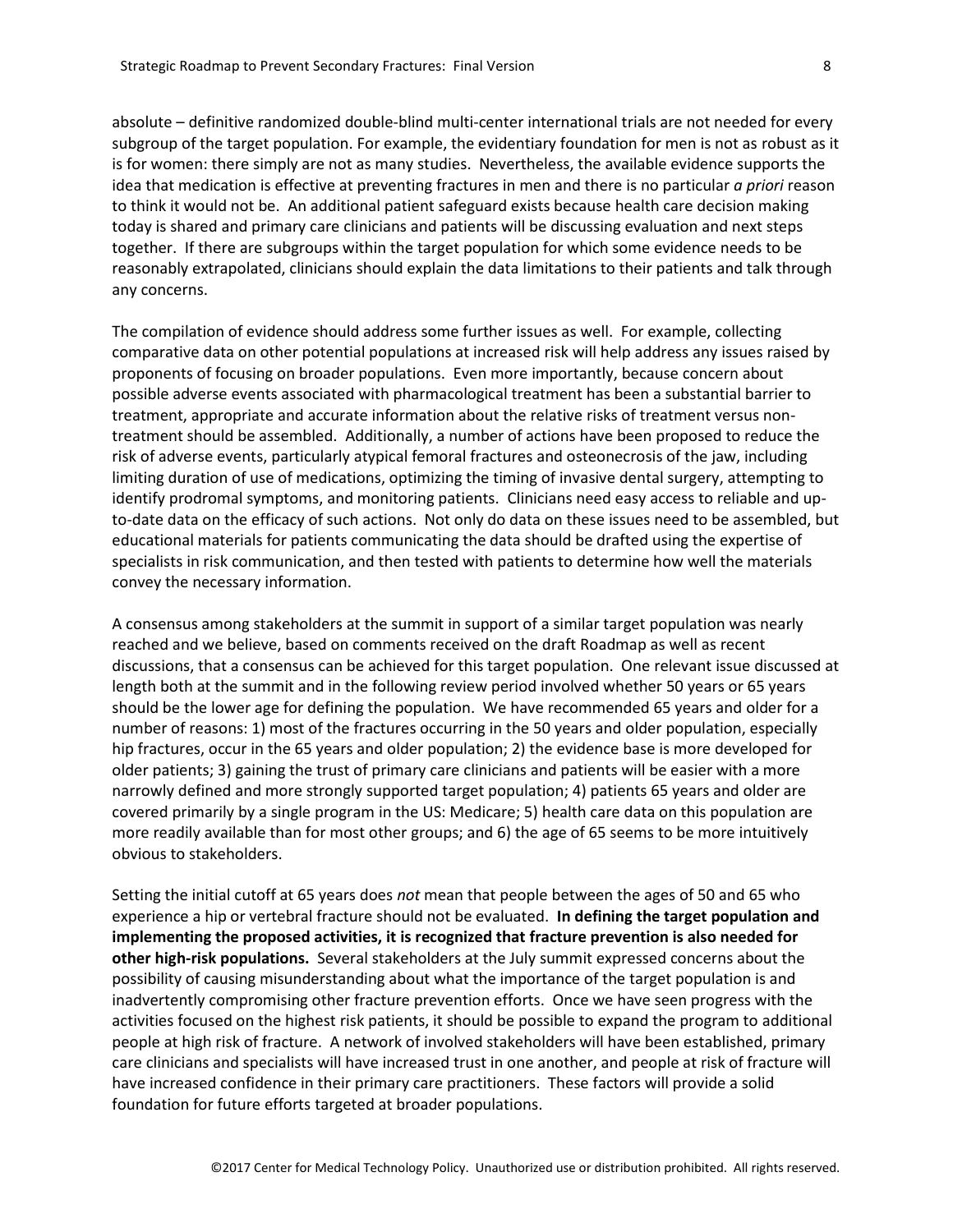## <span id="page-9-0"></span>**3. DECIDE ON SPECIFIC MEASURABLE GOALS TO ACHIEVE WITH THE TARGET POPULATION AND DEFINE EFFICIENT MECHANISMS TO TRACK PROGRESS TOWARD THESE GOALS.**

Aiming for a specific goal can help motivate stakeholders; they can measure the progress being made and see a defined endpoint. **We believe that carefully choosing specific measurable goals will ultimately prove critical to the success of the work to come. Once specific goals have been articulated, potential actions should be prioritized in light of their potential for achieving those goals.**  If a proposed action would not make achieving a goal more likely, then it should receive lower priority or simply not be taken. The activities developed as part of Recommendation 5 should be shaped and directed by the objectives that are defined here. In other words, this recommendation concerns broader objectives, such as the areas in which to set goals and how much to attempt to achieve, while Recommendation 5 focuses on identifying, e.g., the specific measures to use to gauge progress.

Both outcome and process goals should be contemplated. In terms of outcome goals, the primary point of improving secondary fracture prevention is obviously to lower the incidence of secondary fractures and decreasing fracture rates by a specified percentage would be an outcome goal to consider.13 Other clinical outcomes, however, are closely related. For example, one of the worst aspects of hip fractures for many patients is the accompanying loss of independence. Reducing the loss of independence, mobility, or other functional outcomes, then, should also be considered for goals, as should the ultimate outcome of mortality.

In considering possible goals for reducing fracture rates, it is useful to review what various existing programs have been able to accomplish. Kaiser Permanente Southern California's Healthy Bones Program, for example, was able to achieve a 40% reduction in hip fractures over two years compared to the expected number by focusing efforts on the patients at highest risk for hip fractures, among other things.<sup>14</sup> Implementation of a fracture liaison service ("FLS") for patients with non-vertebral fractures at a site in the Netherlands cut the rate of second non-vertebral fractures by more than 50% over two years.<sup>15</sup> In Australia, patients with minimal trauma fractures who were treated at a hospital with an FLS program had around 40% fewer major fractures over three years than patients treated at a comparable hospital without an FLS.<sup>16</sup> These rough benchmarks suggest that in individual hospitals or systems that implement full programs, major secondary fractures might be reduced by 40% to 50% over two to three years. When considering the full Medicare population of the US, however, such outcomes would be unachievable absent *nationwide* adoption of effective secondary fracture prevention programs within two years, which obviously is not realistic. We **strongly recommend that reducing secondary fracture rates be adopted as a primary goal**, if logistically feasible, but leave the choice of type of fracture and target percentage reduction to be chosen by the stakeholders involved with developing the Action Plan.

At this point, we note that, as a general matter, we believe that specific quantitative goals are best determined in conjunction with the partners during the development of the Action Plan. Many of the issues involved with determining what goal level is most appropriate are complex and others require value judgments. The stakeholders participating in the next step of the project bring their own knowledge, expertise, experience, and values and we believe they are in the best position to help finalize numerical goals that will be challenging but still feasible to meet.

Mortality is less commonly reported as an outcome in FLS studies but may also be affected. In the study from the Netherlands cited above, not only did an FLS program lower fracture rates, but it significantly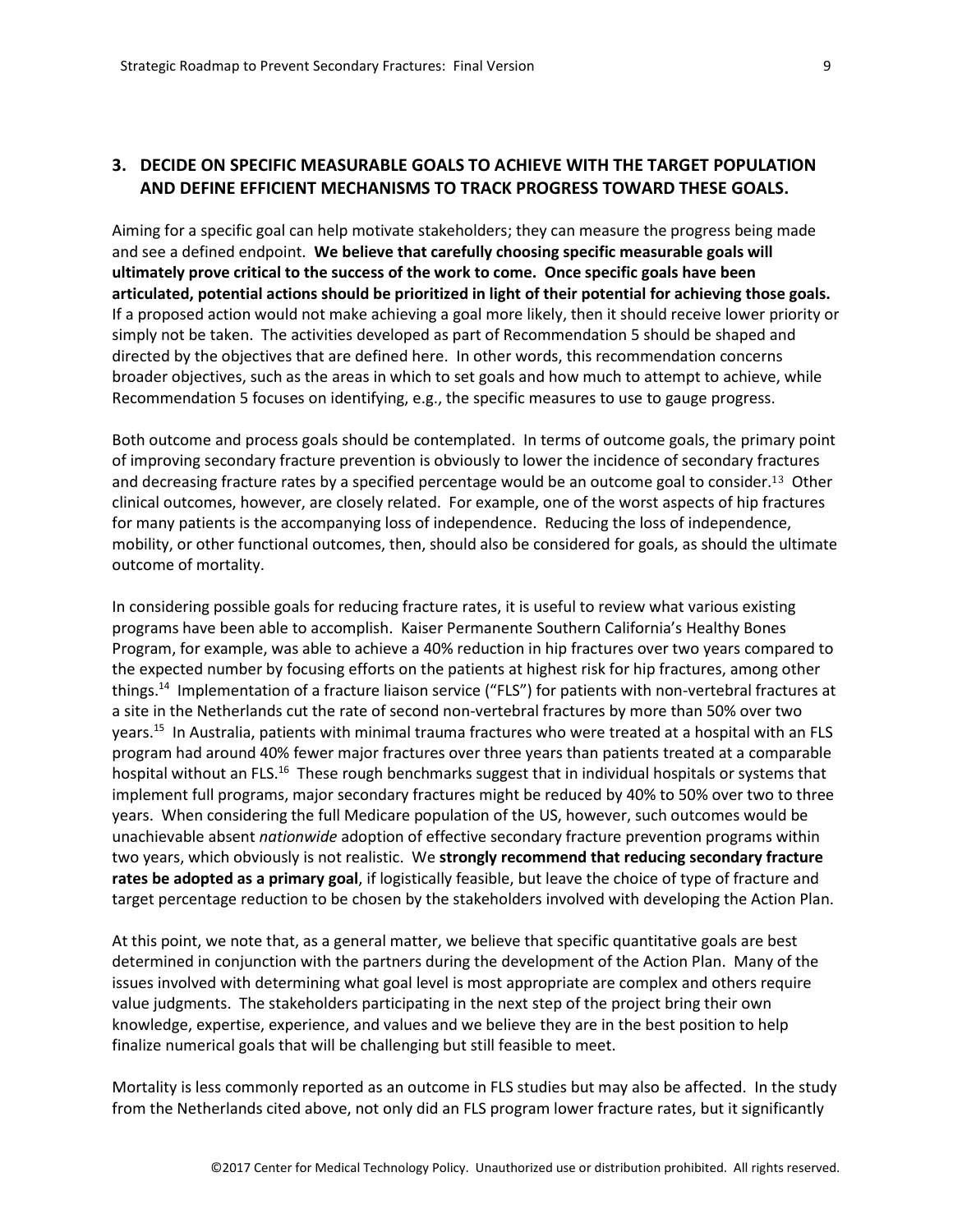reduced two-year mortality with a hazard ratio of 0.65.<sup>15</sup> Interestingly, a study of patients with primary hip fractures at 11 hospitals in a region of England that had instituted either nurse-led FLS programs or orthogeriatric programs showed that both types of programs significantly reduced both 30-day and one-year mortality (30-day HRs = 0.80 and 0.73, respectively; one-year mortality HRs = 0.84 and 0.81), even though they did *not* significantly reduce second hip fractures.<sup>17</sup> These studies suggest not only that drops in mortality can be observed following implementation of secondary fracture prevention programs, but that they can be observed within a relatively short time period of one to two years. Stakeholders who commented on the draft Strategic Roadmap, however, recommended not choosing mortality reduction as a goal because they believed it would be a less sensitive measure than other options. We **recommend that mortality be followed but that no goal regarding mortality be set**.

Functional outcomes, such as mobility or independence, are relevant and important, but more difficult on which to gather data. Unlike fractures or death, which are likely to be captured in various medical and other records, mobility and independence are considerably less likely to appear in clinical or other records, particularly in an easily accessible format. We thus **do not recommend setting goals of reduction of loss of function** at this time.

Turning to process goals, the main objective is to improve the appropriate evaluation and treatment of the target population. Most of the existing quality measures relating to osteoporosis and secondary fracture prevention are process measures that look to whether procedures are followed and certain actions taken. It is important to note, however, that patients have varying clinical needs and the optimal level of any given process or intervention may not necessarily be 100%. For example, not all patients are good candidates for pharmacologic treatment and a goal of 100% of patients receiving medication would not be medically appropriate.

An ASBMR Task Force on Secondary Fracture Prevention concluded that the most effective secondary fracture prevention programs were case management-type programs like FLSs and the American Orthopaedic Association's Own the Bone® program.<sup>18</sup> We believe an aspiration to **increase the number of patients followed up through case management-type programs** would be a meaningful process goal. In order to establish a specific objective, however, such as a 25% increase by 2020, it will be necessary to be able to make accurate measurements of items like the number of FLS programs presently existing and the number of patients who have utilized their services. The National Bone Health Alliance ("NBHA") is presently undertaking an effort to develop more complete data on the number and location of FLS programs in the US and would be a valuable contributor to evaluating this goal. The International Osteoporosis Foundation ("IOF") tracks information on FLS programs internationally and, through its "Capture the Fracture" initiative, evaluates programs' progress based on the extent to which the programs have been able to meet thirteen best practice standards (possible levels include gold, silver, bronze, and unclassified).<sup>19</sup> Other possible goals might include increasing the number of FLS-type programs by a set amount or percentage, increasing the number of FLS-type programs that meet specified quality standards, and increasing the percentage of primary care physicians who are notified of their patient's fracture. In setting the goal(s) for FLS-type programs, it must be kept in mind that such programs will not necessarily be the best models for any given health care setting and that they have relatively high implementation costs – both of which factors will limit the highest level that can be reached.

Case management-type programs represent one method of implementing behavioral changes. There are other models, however, such as the American Heart Association's "Get With the Guidelines®" programs, which include other elements like template order sheets for addressing osteoporosis in hip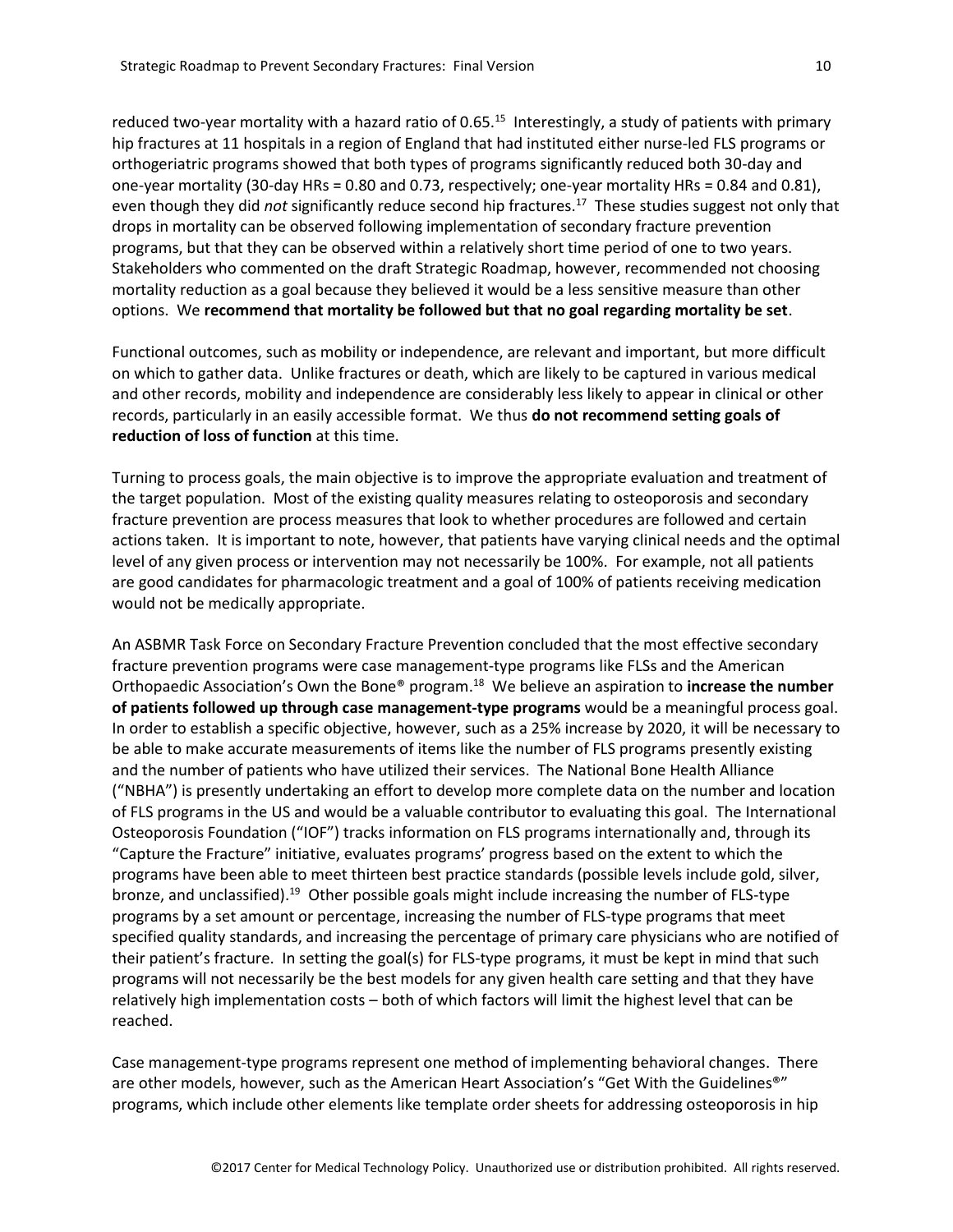fracture patients while they are hospitalized or discharge checklists. Process measures focused on **the level of implementation of the most effective elements of such programs** would also be good candidates for consideration.

Interventions for preventing fractures are often considered to belong to one of three categories: fall prevention, medication, or lifestyle changes. Fall prevention might begin with an individual fall risk assessment (e.g., review of medications, vision correction, assessment of balance capabilities) or home fall risk assessment, followed by selective interventions. The CDC divides fall prevention activities for community-dwelling adults into four categories: exercise-based interventions (such as balance training), home modification interventions, clinical interventions (e.g., diet and vision) and multi-faceted interventions.<sup>10</sup> **Possible process goals include increasing the percentage of patients with a documented individual fall risk assessment, increasing the percentage of patients whose homes are "fall-proofed," or increasing the percentage of patients who exercise and receive balance training, among others**.

With respect to medication use, **we recommend a goal of increasing drug therapy in the target population of patients who are at least 65 years old and who have suffered a hip or vertebral fracture, as defined above**. Too few people with a history of fracture are using drugs that could reduce their risk of future fracture: estimates of osteoporosis medication use in this population following fracture vary from 6%-7%<sup>20</sup> to around 20%,<sup>21,22</sup> far below optimal levels. This goal should be pursued in tandem with efforts to ensure that primary care clinicians are familiar with current knowledge on how to potentially minimize the risk of serious adverse events. In advocating this goal, we are cognizant of implied messages. Setting a goal of increasing the rate of medication use could give the impression to skeptics that this initiative is ultimately about "pushing drugs," with all the negative connotations that term brings forth. Nevertheless, the scientific evidence supporting this intervention is very strong and the goal of increasing medication use is but one part of a multi-faceted campaign. The situation is analogous to treatment of patients who have suffered a heart attack – patients are counseled regarding changes to diet and exercise but still need to be placed on medications. Although not all fracture patients are candidates for osteoporosis medication, achieving high levels of use appears to be feasible. The Geisinger Health System's HiROC FLS program, for example, has resulted in around 80% of high-risk patients receiving treatment versus a 32% treatment rate for high risk patients not enrolled in the program.<sup>23</sup>

Lifestyle-directed interventions, the third category in addition to fall prevention and medication use, include reducing alcohol and tobacco use, maintaining adequate intake of calcium and vitamin D, and exercising to build bone strength, among others. **Possible goals could involve increasing the percentage of patients who receive counseling regarding these issues or increasing the percentage of patients who take the recommended actions**.

Whether to choose a specific objective depends in part on the ability to determine that an objective is being achieved at a reasonable cost. If this situation is not the case, perhaps other targets would be better choices. As part of the review of lessons learned, look for existing resources that could be adapted, expanded, or used as models. One key aspect of the "Own the Bone®" program, for example, is a web-based registry in which clinicians can enter a few key pieces of data that can be used to track program success. Another relevant factor is the setting in which the measurement is taken: some data are easier to collect in closed or integrated health systems. Ideally, a simple audit tool that could be used in any setting could be developed.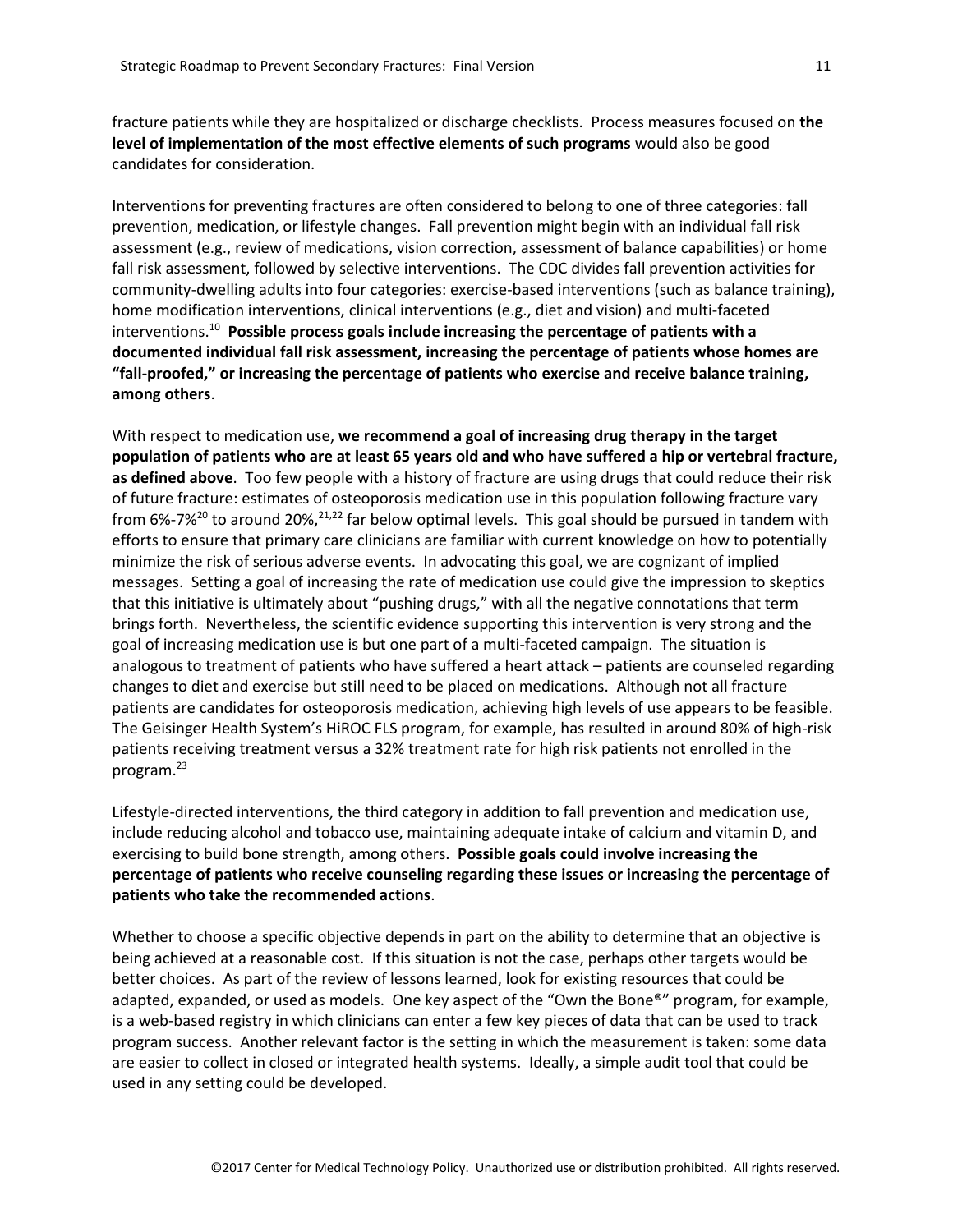## <span id="page-12-0"></span>**4. COLLECT AND ANALYZE LESSONS LEARNED FROM SELECTED PAST PROGRAMS AND INITIATIVES.**

- *a. Drawing on published reports, expert input, etc. – determine what programs and approaches have worked well, which have not worked, and the most likely explanations for success or lack thereof.*
- *b. Be very cautious about repeating modest variations of programs that have failed.*

**In order to efficiently use available resources, it is important to avoid both "reinventing the wheel" for effective initiatives and failing to learn from history regarding less successful programs.** Relevant programs thus need to be identified and reviewed for what they can teach us. In terms of identifying programs, there are a number of sources readily available. First, the ASBMR Task Force Report on Secondary Fracture Prevention summarized in 2012 the evidence in the literature for and against specific interventions aimed at preventing secondary fractures.<sup>18</sup> In so doing, the Task Force referenced numerous national and international programs and initiatives. (It should be noted that, since that report, there has been much greater implementation of FLSs worldwide and it would be worthwhile to also study the content and effectiveness of these newer programs.) Secondly, the NBHA is in the process of surveying its members regarding relevant programs they are directing and has indicated it will share that information with ASBMR. Thirdly, international organizations such as the IOF and Fragility Fracture Network ("FFN") have established and supported numerous projects and have a great deal of accumulated knowledge from which they either already have distilled or might distill significant lessons. They also may be aware of models of care coordination or other interventions that would work well in a US setting.

Some of the larger fracture prevention projects focusing on bone health that may be worth examining include:

- International Osteoporosis Foundation's "Capture the Fracture"<sup>19</sup>
- National Bone Health Alliance's "2 Million 2 Many,"<sup>24</sup> "Secondary Fracture Prevention Initiative,"<sup>24</sup> and "20/20 Vision"<sup>24</sup>
- American Society for Bone and Mineral Research's "Call to Action"<sup>25</sup>
- American Orthopaedic Association's "Own the Bone®"<sup>1</sup>
- Bone and Joint Decade's "Fragility Fracture Network"<sup>26</sup>

Similarly, several programs dedicated to reducing the risk of falling have been developed or are in the process of implementation, including:

- Center for Disease Control and Prevention's "Stopping Elderly Accidents, Deaths, and Injuries" ("STEADI")<sup>27</sup>
- AARP's and United Healthcare's "Fall Prevention Challenge"<sup>28</sup>
- National Council on Aging's "Stay Active and Independent for Life" ("SAIL")<sup>29</sup>
- Pennsylvania Department of Aging's "Healthy Steps for Older Adults"<sup>30</sup> / "Healthy Steps in Motion"<sup>31</sup>

Given the number and variety of bone health and fracture prevention programs, it will be necessary to develop criteria for prioritizing initiatives to review. Given the focus of this project, we believe that top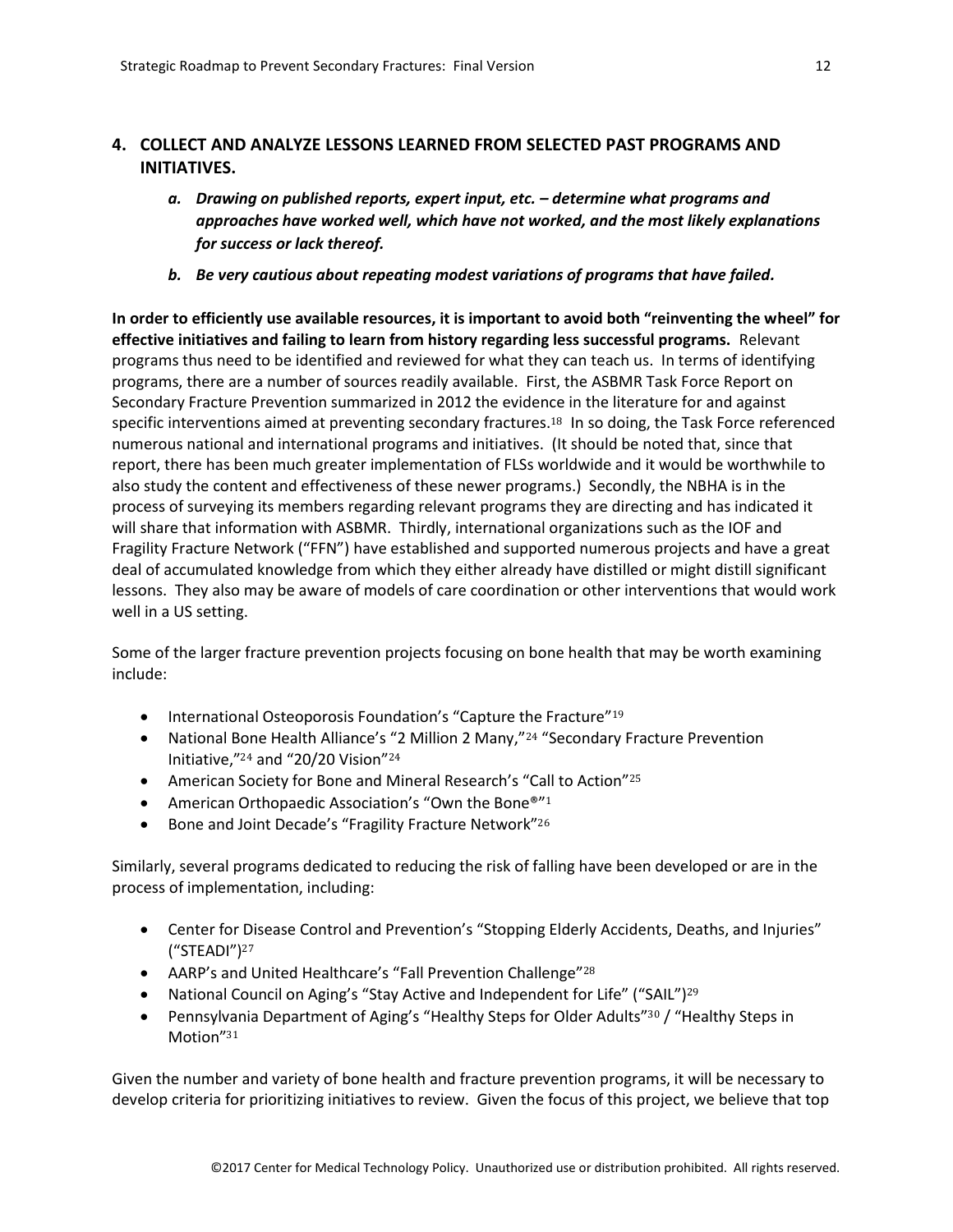priority for review should be given to programs that included a primary care clinician engagement component. Programs that did not include such a component are less likely to provide the most useful information for moving this initiative forward.

**Not only will examining selected programs on bone health and fall prevention provide valuable information to help determine the content of this initiative, but it can also help identify resources or programs that potentially could be utilized to support this effort.** The AOA's "Own the Bone®" program, for example, incorporates a web-based registry for de-identified patient data, including fracture history, medication use, bone mineral density testing results, and other relevant information. Additionally, the NOF/NBHA's "Qualified Clinical Data Registry" (QCDR) has been approved by the Centers for Medicare and Medicaid ("CMS") to support better outcomes by tracking performance against quality benchmarks, using automated electronic health record data, and qualifying clinicians to receive bonus payments and avoid penalties. These programs could serve as models for other quality improvement or data collection efforts or perhaps could itself be expanded and used more broadly to help measure changes in care and outcomes. Also, as mentioned elsewhere in the Roadmap, international programs' achievements could potentially be used as benchmarks for assessing the success of US efforts.

**Other public health programs in different disease areas can also provide important lessons.** For example, the American Heart Association's ("AHA's") "Get With The Guidelines®" ("GWTG") project was a hospital-based quality improvement initiative to reduce death and disability due to cardiovascular disease and stroke by focusing on compliance with secondary prevention clinical guidelines before discharging patients who had survived a myocardial infarction.<sup>32</sup> Elements of the initiative included a Web-based system requiring about 90 seconds of data entry that also provided specific recommendations on how to comply with the guidelines and generated a letter to the patient's primary care practitioner that documented the discharge orders.<sup>32</sup> The published literature on GWTG includes articles on program implementation, $33$  outcomes, $34$  and registry development, $35,36$  among other topics. Because many of the identified barriers to secondary fracture prevention are similar to the barriers that GWTG was designed to address,<sup>33</sup> one would reasonably expect to obtain relevant information by reviewing specific aspects of the initiative. In fact, the AOA's Own the Bone® program was modeled on GWTG and was developed with the guidance of the American Heart Association.37 (NOTE: The AHA has since expanded its GWTG program to include stroke, heart failure, resuscitation, and atrial fibrillation, $38$ all of which may demonstrate how the initial principles can be adapted to other clinical settings.)

**Another area not directly related to preventing fractures that may be fruitful to explore would be programs to engage and activate clinicians, especially primary care clinicians.** Most of the literature in this area appears to be focused on quality improvement. The issues are complex, however, and relevant insights may be difficult to identify. The effectiveness of financial incentives for changing practitioner behaviors, for example, appears to be a matter of some dispute with some reviewers concluding that the importance of financial incentives is often overemphasized<sup>39</sup> and others focusing solely on strategies to make incentives work better.<sup>40</sup> It may prove most productive to focus this area of research on reliable reviews from trustworthy sources. The Agency for Healthcare Research and Quality, for instance, recently summarized strategies for engaging primary care practices in quality improvement initiatives, 41 and the National Academy for State Health Policy has provided an overview of states' efforts to engage primary care clinicians in pediatric oral care services.<sup>42</sup> The NHLBI Implementation Science Work Group also recently published a report on selected clinical practice guideline implementation strategies.<sup>43</sup>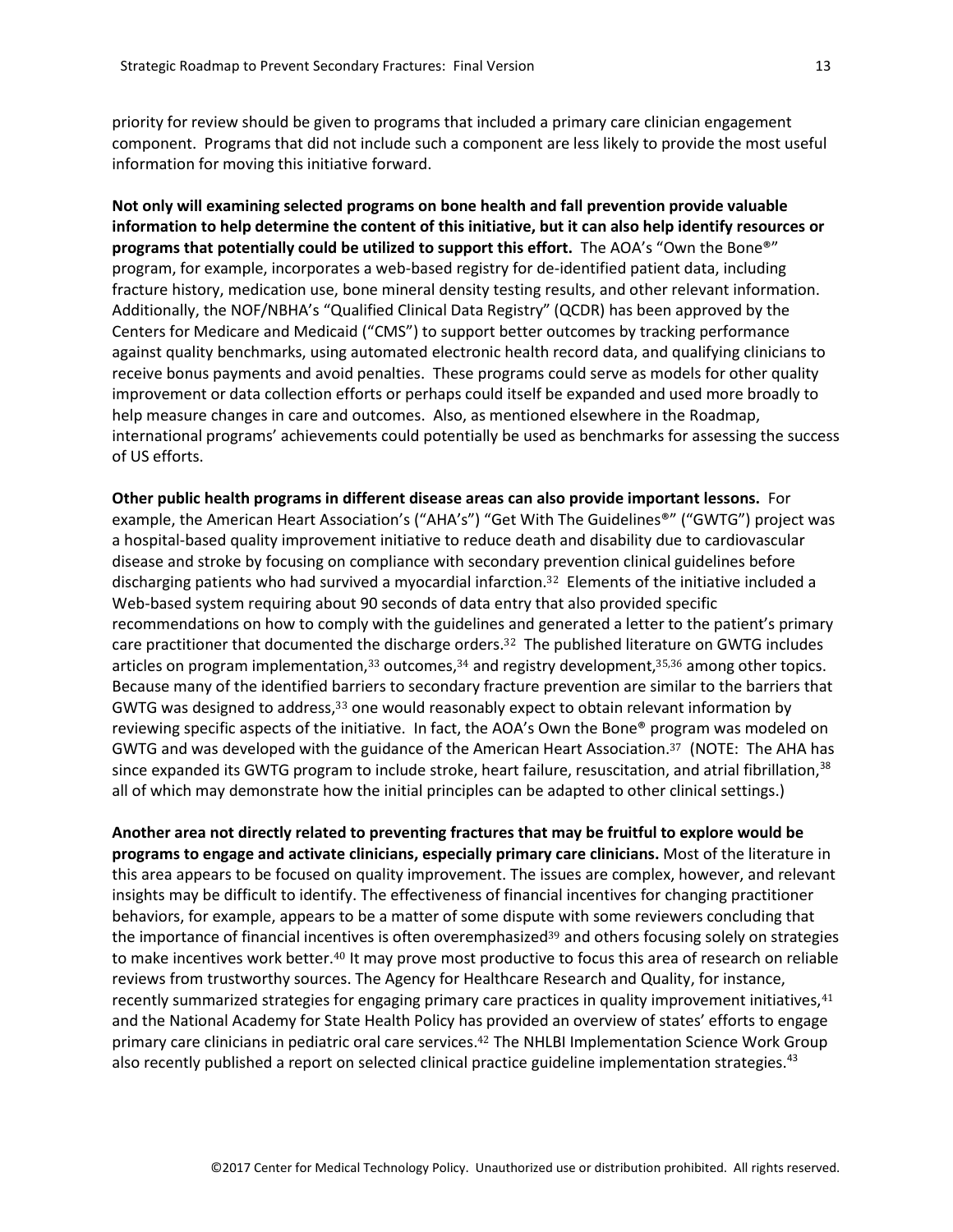Public health campaigns focused on other aspects of bone health and fracture prevention, such as improving peak bone mass early in people's lives, may also help provide insights into peoples' attitudes and beliefs, but should *not* be prioritized for review at this time. For example, programs such as "Milk Matters," a calcium educational campaign developed by the National Institute of Child Health and Human Development,<sup>44</sup> and "Best Bones Forever!," a bone health campaign from the Office of Women's Health at HHS,<sup>45</sup> stressed the importance of calcium and vitamin D intake and exercise in girls and young women to build peak bone mass. While those campaigns, targeted primarily at mothers and daughters, did not address issues relating to adult osteoporosis, their content theoretically might help explain why large numbers of women believe that osteoporosis can be adequately managed by just diet and exercise. Even if there were any relationship, however, any change in program content now would not be expected to provide benefit for decades.

## <span id="page-14-0"></span>**5. EVALUATE AND PRIORITIZE ACTIVITIES DESIGNED TO ACHIEVE THE GOALS DEFINED ABOVE.**

*a. Agree on a core set (5-7) of meaningful process and outcome measures to evaluate quality of care in the target patient population.*

**Tracking the progress of the activities conducted as part of this initiative will be supported and guided by the selection of a "core set" of quality measures that are explicitly linked to the target population, interventions and goals selected for the initiative. We suggest the following approach to identifying measures to be included in the core set.** 

The first step is to survey the landscape by gathering together currently-existing quality measures and information about who is using them. Key stakeholders with experience using quality measures should be consulted. The AOA's "Own the Bone®" program, for example, includes a set of ten process measures. The NOF and NBHA have developed a Quality Improvement Registry that has been approved by CMS as a Qualified Clinical Data Registry and that contains 43 quality measures.46 Experience from these programs and others such as IOF's "Capture the Fracture" program, can provide insight into the usefulness of existing measures, applicability to the goals articulated in the Call to Action, and guidance on identifying additional measures that may be useful, if needed.

Several other sources of relevant information should also be reviewed. The National Quality Forum ("NQF"), for example, endorses seven measures relating to care of people with osteoporosis, a few of which pertain specifically to secondary fracture prevention (0045: "Osteoporosis: Communication with the Physician or Other Clinician Managing On-Going Care Post-Fracture for Men and Women Aged 50 Years and Older"; 0053: "Osteoporosis Management in Women Who Had a Fracture"). <sup>47</sup> Interestingly, in 2013 the NQF retired a measure relating to use of pharmacological treatment for osteoporosis; $47$ exploring the rationale for that decision may provide helpful insights. The Healthcare Effectiveness Data and Information Set ("HEDIS"), maintained by the National Committee for Quality Assurance and used by the Centers for Medicare and Medicaid Services ("CMS") to assess certain Medicare Advantage plans, contains two measures for osteoporosis care, one of which relates to secondary fracture prevention.<sup>48</sup>

CMS's Merit-based Incentive Payment System ("MIPS") also includes a number of quality measures relating to osteoporosis, although their specific use is not mandated -- physicians choose which quality measures they want to utilize.<sup>49</sup> Similarly, the Joint Commission has recommended evidence-based performance measures published in the monograph, "Improving and Measuring Osteoporosis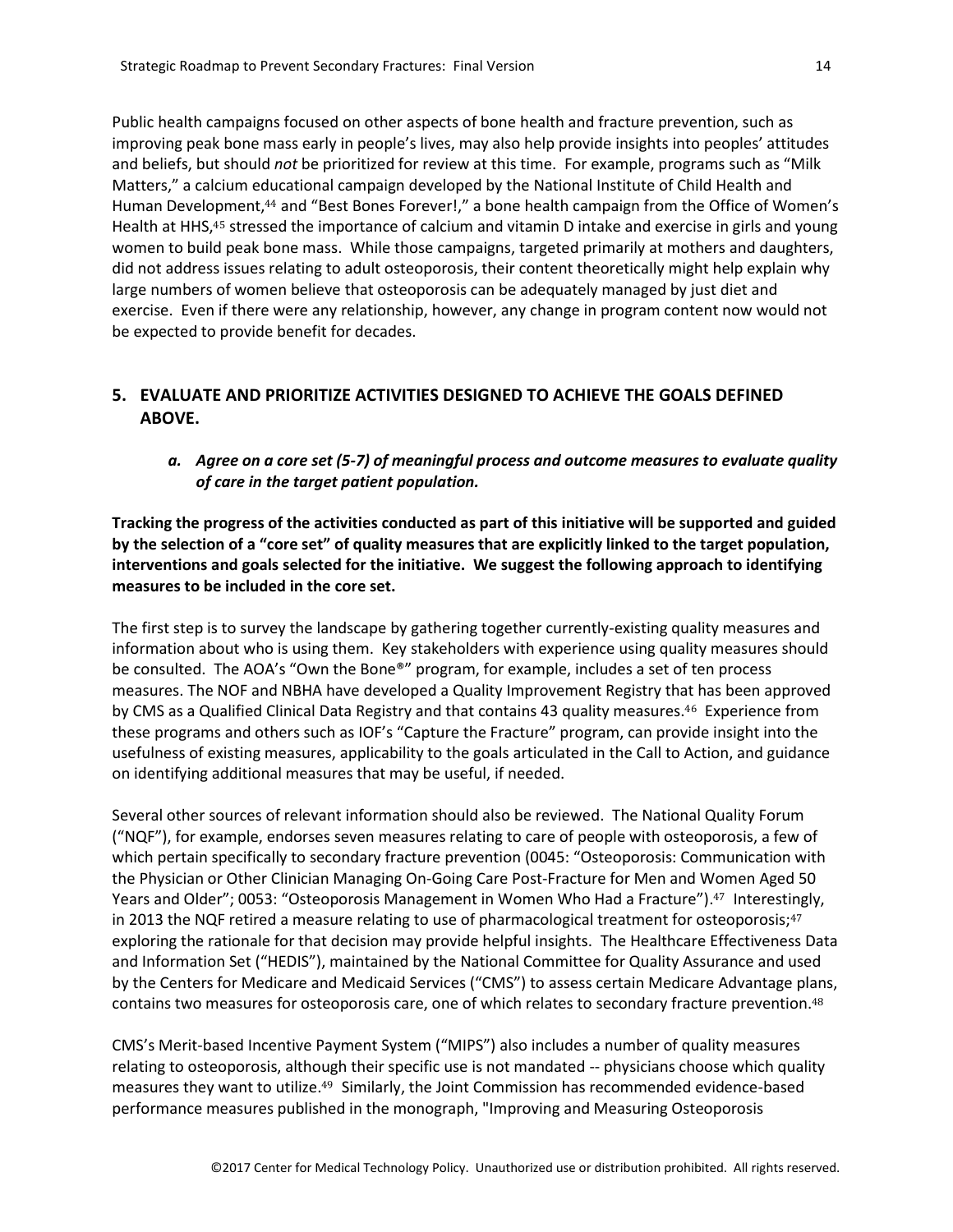Management"<sup>50</sup> and finalized three performance measures for hospitals, <sup>51</sup> although these have yet to be implemented and there are no current plans for implementation. Finally, one of the most comprehensive sources of information about quality measures is the Agency for Healthcare Research and Quality's National Quality Measures Clearinghouse ("NQMC"), which has the mission "to provide an accessible mechanism for obtaining detailed information on quality measures, and to further their dissemination, implementation, and use in order to inform health care decisions."<sup>52</sup> The survey should include these sources at a minimum.

The candidate measures should then be reviewed to judge their relationship to the goals articulated as part of Recommendation 3, their potential to make achieving those goals more likely, and the feasibility of their use for the target population.

#### *b. Meet with CMS to explore potential mechanisms to pay for case management programs and/or apply value-based payment incentives to care of these patients.*

At the July 19<sup>th</sup> multi-stakeholder summit, it was noted that several mechanisms presently exist through which Medicare might reimburse secondary fracture prevention services. Other mechanisms could potentially be used as well, although sufficient evidence would need to be available to support their utilization. One specific example involves how a fracture liaison service coordinator might be paid for under Medicare. The upfront financial costs of hiring dedicated personnel and instituting an FLS program are known barriers to FLS implementation and some academic institutions have been unable to financially sustain these programs.<sup>53</sup> Developing a possible pathway to fund FLS coordinators could make a substantial difference in whether and how quickly institutions might adopt case management models for secondary fracture prevention.

Stakeholders have identified other potential topics for discussion with CMS as well. Increasing reimbursement to primary care clinicians for providing care and counseling to patients with osteoporosis is one topic. Osteoporosis subjects needing explanation and counseling are numerous, but time spent providing such care is often undervalued relative to more procedure-based care. Another topic to discuss with CMS might be administrative barriers to providing intravenous bisphosphonates (or, potentially, coverage of new and innovative therapies). For example, some Medicare Administrative Contractors require practitioners to explain why oral bisphosphonate therapy has failed or is contraindicated before covering intravenous therapy.<sup>54</sup> Thirdly, several stakeholders noted their concerns about reimbursement rates for DXA scans and the resulting impact on patient care. This topic is an important one, but we are aware of existing and ongoing efforts to address the issue and would advise that those activities continue rather than be imported into this project, particularly given the project's purposely well-circumscribed focus. Another possible topic might be tying reimbursement for care of fracture patients to meeting quality / value based standards.

**Entering into a dialogue with appropriate CMS personnel regarding potential payment mechanisms and supporting evidence is worth pursuing. One first step in that process might be to hold an initial discussion with leaders of the Center for Clinical Standards and Quality ("CCSQ") (e.g., Kate Goodrich and Shari Ling) and the Center for Medicare and Medicaid Innovation ("CMMI") to discuss the concept and identify mechanisms available to CMS.** Stakeholders could then develop and elaborate on a proposal to submit to CMS that could provide a basis for discussions on potential ways of moving forward. This undertaking will require substantial planning and effort, yet because of the magnitude of the possible impact, many stakeholders support this activity and we believe it should be pursued. We do caution that, in exploring mechanisms, care needs to be taken not to interfere with care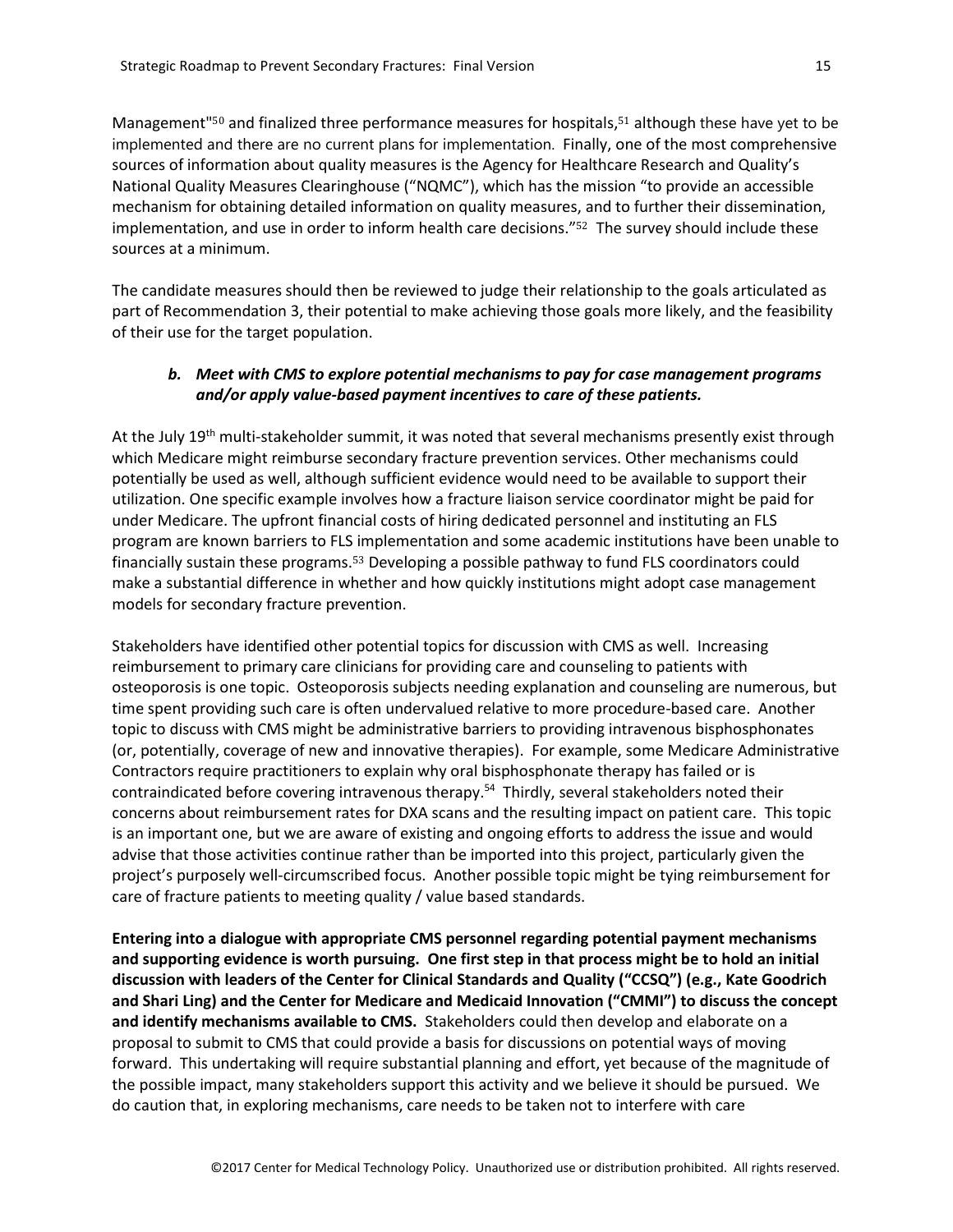management payment systems currently in use in primary care (e.g., shifting existing chronic care management payments in order to provide osteoporosis care would compromise other important health objectives).

*c. Review existing clinical guidelines from primary care and specialty organizations to determine whether the high priority target population and proposed interventions are consistent with them. Based on the advice in this Roadmap and the review of clinical guidelines, develop a short, simple, clinical recommendation for the target population. Disseminate the recommendation in trusted and prominent publications.*

One of the issues most consistently identified by stakeholders as problematic is the existence of multiple relevant clinical guidelines, written from different perspectives and advising different actions. These inconsistencies result in primary care provider confusion and inertia. Given their patients' competing clinical problems and their own time pressures, it should not be surprising that front-line clinicians may not prioritize fracture prevention, bolstered by the perception that "no-one knows the right thing to do." The variations are most striking in areas of clinical decision-making where the evidence is not clear, but also reflect the differences between approaches taken by primary care clinicians and by various specialists. However, one advantage of targeting a patient population for which the evidence of high fracture risk and effective therapies is so strong is that discrepancies between relevant guidelines are less likely to exist. While harmonizing existent guidelines in all areas would probably be impossible to achieve, reaching consensus on management of patients at highest risk is a feasible goal.

**Any inconsistencies between the existing clinical guidelines for the identified target population should be examined and considered carefully to determine whether the target population, interventions and outcomes need to be further refined.** 

**We suggest that the next step after reviewing clinical guidelines should be to develop a statement or recommendation for the target population** *de novo.* The statement should not oversimplify the medical consensus and should include guidance on when primary care clinicians should consult specialists. Patient and primary care stakeholders should be involved with both developing and revising the recommendation.

Although knowledge in and of itself is usually insufficient to lead to change, providing it is a necessary first step.<sup>33</sup> Thus, we suggest that when a consensus is reached among participating groups on a highrisk population and on a short, simple, clinical recommendation for that population, one or more articles should be prepared for nationally prominent publications that are widely used and trusted by primary care clinicians. The online publication UptoDate,<sup>55</sup> for example, is an essential resource for clinicians looking to remain current with the latest thinking on best practices for patient care. Articles should include information on the specific population targeted and recommended alternatives for care, which could include drug treatment, falls prevention, nutrition and exercise recommendations, information on fracture liaison services, etc. With respect to drug therapy, articles should clearly provide updated information on possible adverse events and current knowledge on best practices to potentially minimize the risk of these events. These articles should be prepared in collaboration with participating partners on the initiative and include a statement of support from backing organizations.

*d. Work with patient, primary care, and specialist partners to support broad circulation of the short, simple, clinical recommendation as well as the Action Plan (mentioned in #1 above) to their respective members / constituents.*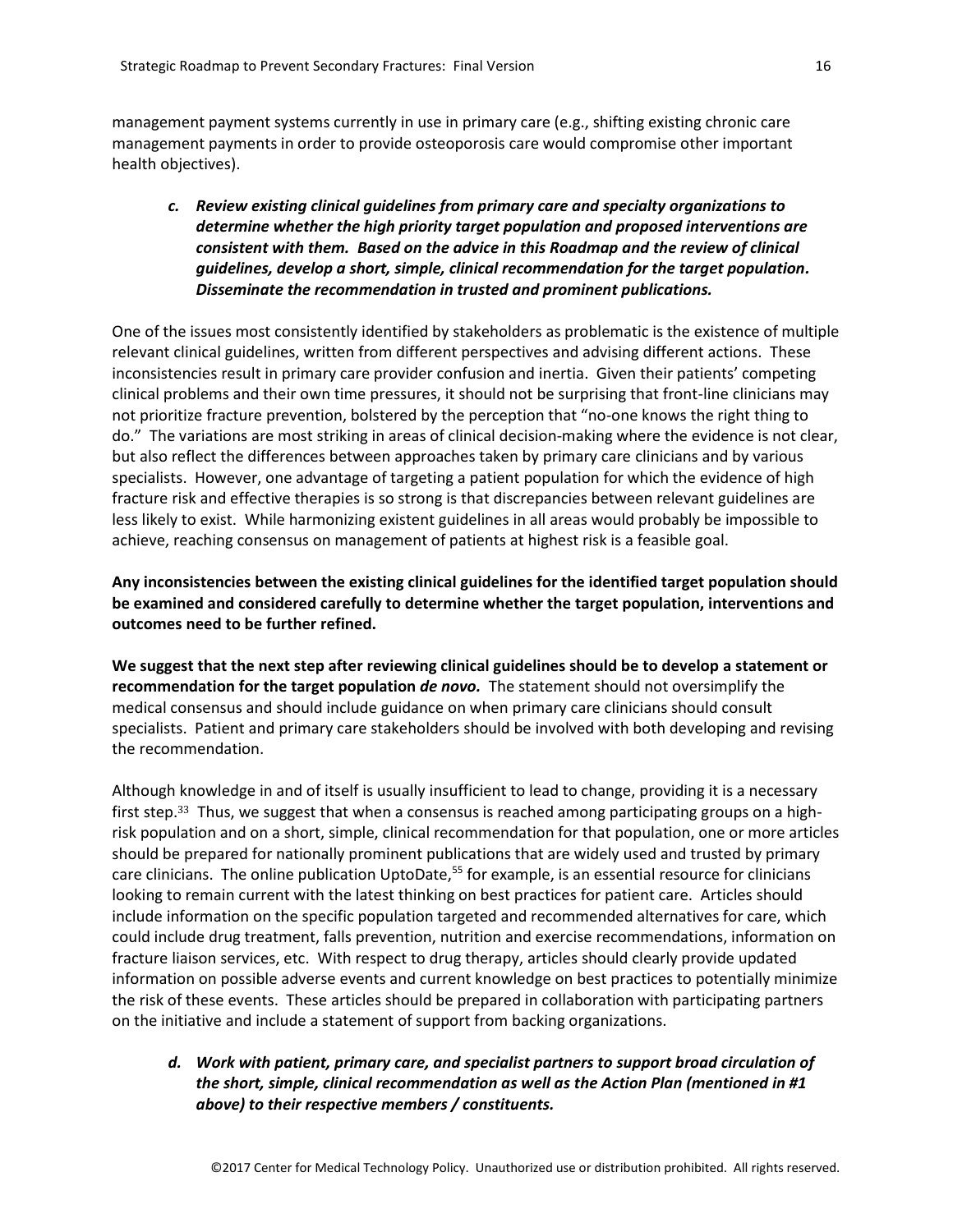Consistent with Recommendation 1 above, partnering organizations should take an active role in disseminating key information to their membership. Professional groups such as the American College of Physicians and the American Academy of Family Physicians are well positioned to circulate this information to their membership in a targeted and relevant way. Each organization likely has developed its own communication style that it finds to be effective in reaching its members, whether through paper journals, websites, email updates, social media, or other mechanisms, and can highlight aspects of the clinical recommendation and Action Plan that are particularly relevant to their members.

The primary care setting is a vital link in assuring patients who have already had a fracture receive appropriate care, hence is a focus for communication in this plan. As noted above, a range of health care professionals may interact with the patient over the course of a care episode, and many of these individuals may spend more time with the patient and have more opportunity for discussion than the physician. For these reasons, responsibility for identifying at-risk patients, assessing their needs, and assuring they receive appropriate care cannot solely fall to the primary care physician. Organizations representing these other front-line health professionals, such as occupational therapists, physical therapists, rehabilitation center specialists, physician assistants, nurse practitioners, etc., should be actively engaged in the initiative to educate their members on identifying at-risk patients, assessing whether patients are receiving appropriate care, and providing guidance to patients who may not have been provided adequate information on risk and treatment options. As noted in Recommendation 1, these groups should be engaged as partners in preparing and disseminating the Action Plan, and representatives of these groups should be willing to help disseminate relevant and targeted information to their membership to help insure that high-risk patients are not slipping through the cracks of the system.

#### *e. Develop and circulate educational material for patients, primary care clinicians, and specialists that highlight clinical recommendations that are aligned with project goals.*

Materials should be prepared that specifically focus on communicating that men and women at or over 65 years of age who have had a hip or vertebral fracture are at high risk of suffering another one. These risk communication materials can be tailored for different stakeholders and for different stages of the clinical care pathway. Patients who have had a previous fracture that is now mended, for example, may believe that the fracture is a closed chapter and not important information to disclose. Direct messaging to patients could include a reminder to "tell your doctor" if you have been treated for a hip or vertebral fracture. In this way, patients may become more aware of the importance of this disclosure for future care. Risk communication materials designed for patients ("tell your doctor") could also be provided as reading material or as posters in waiting areas or examination rooms. Simple reminders posted on walls can be surprisingly powerful agents of behavioral change.<sup>56</sup>

As noted above, there are many health care professionals, such as physician assistants, nurse practitioners, and office staff, who sometimes spend more time with patients than do physicians. Messaging to primary care physicians and other front-line professionals could include similar reminders to ask patients who are 65+ years of age if they have had any falls or received any care for hip or vertebral fractures.

While the focus of this document is on engaging primary care clinicians, a recognized challenge of secondary fracture prevention is that the surgeons, hospitals, and rehabilitation centers where patients receive initial treatment for fractures may never relate the patients' experience with them back to the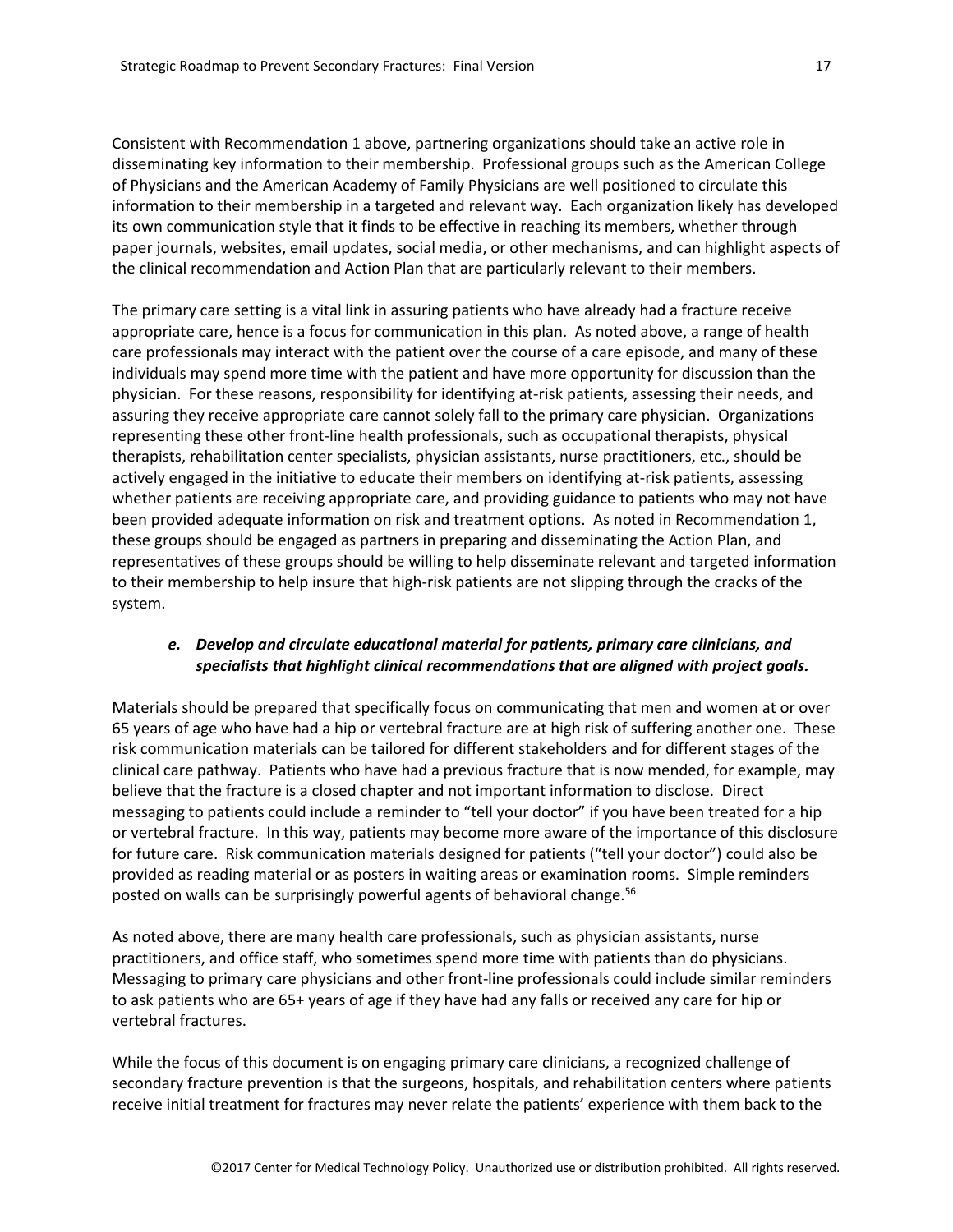primary care setting. Thus, to help fill what has been an important communication gap, communications of this initiative should also be designed for orthopedists and other care providers who are among the first to see a patient after a fracture. Communication should remind these clinicians to inform their patients regarding secondary fracture risks and advise them to inform and consult with their primary care physician.

#### <span id="page-18-0"></span>**6. CONSIDER PARTNERSHIPS WITH INTEGRATED HEALTH CARE DELIVERY SYSTEMS TO DEVELOP SYSTEM-SPECIFIC PROGRAMS TARGETED TO PREVENT SECOND FRACTURES.**

- *a. Ideally focus on those with, for example, low rates of drug treatment and case management use, or other measures consistent with those identified in Recommendation 3.*
- *b. Pilot studies may allow for refinement of target population, interventions, collection of process and outcomes data.*

Integrated health care delivery systems ("IDSs") are health systems in which primary care and specialty services are integrated within the same administrative network under the ownership of a single parent company. These systems provide a continuum of care for patients who are members in system health plans. These organizations offer centralized policies for care, centralized data collection systems, and incentives aligned with tracking process measures and outcomes for more effective and cost-efficient care. **These characteristics make them potentially ideal grounds for pilot programs to prevent secondary fractures in the high-risk target population identified.** 

Thought will need to be given to criteria for the health systems that might best serve as partners in this effort. Seeking partnerships with the largest IDSs may provide opportunities for reaching a large target population for secondary fracture prevention. However, if these large health systems already have in place effective programs to treat patients at high risk of second fractures, then there is little need for intervention at the system level. Hence, it would be useful to have access to information on system policies, programs, and performance metrics. Some of this information may be publicly available, as providers and public and private health plans increasingly publish performance data. CMS's Hospital Compare website publishes quality performance data on hospitals in the Medicare program.<sup>57</sup> CMS also reports quality data for the Medicare program on nursing homes, Medicare Advantage plans, and home health agencies. While these metrics are not specifically designed to track patients at high risk for fractures, some metrics may provide useful information on hospitals, nursing homes, and other facilities that are part of candidate integrated health systems. For example, one quality measure in CMS's Nursing Home Compare database is "[p]ercentage of long-stay residents experiencing one or more falls with major injury."<sup>58</sup> The Veterans Healthcare Administration ("VHA"), the largest IDS in the United States, is another system for which quality and other data are readily available and it already has conducted relevant innovative studies, e.g., assessing a program that uses clinical pharmacists to identify patients who have fractured but not received treatment for osteoporosis.<sup>59</sup> Another useful approach might be to look for IDSs lacking a fracture liaison service, as these systems are likely to be less focused on effective post-fracture care and prevention.

**Integrated health systems that have geographically stable patient populations (relatively speaking) would also be desirable as partners because these systems will have well aligned incentives to prevent long-term adverse outcomes and an ability to track patient outcomes over longer periods.** The Medicare population in integrated health systems should be expected to be particularly stable in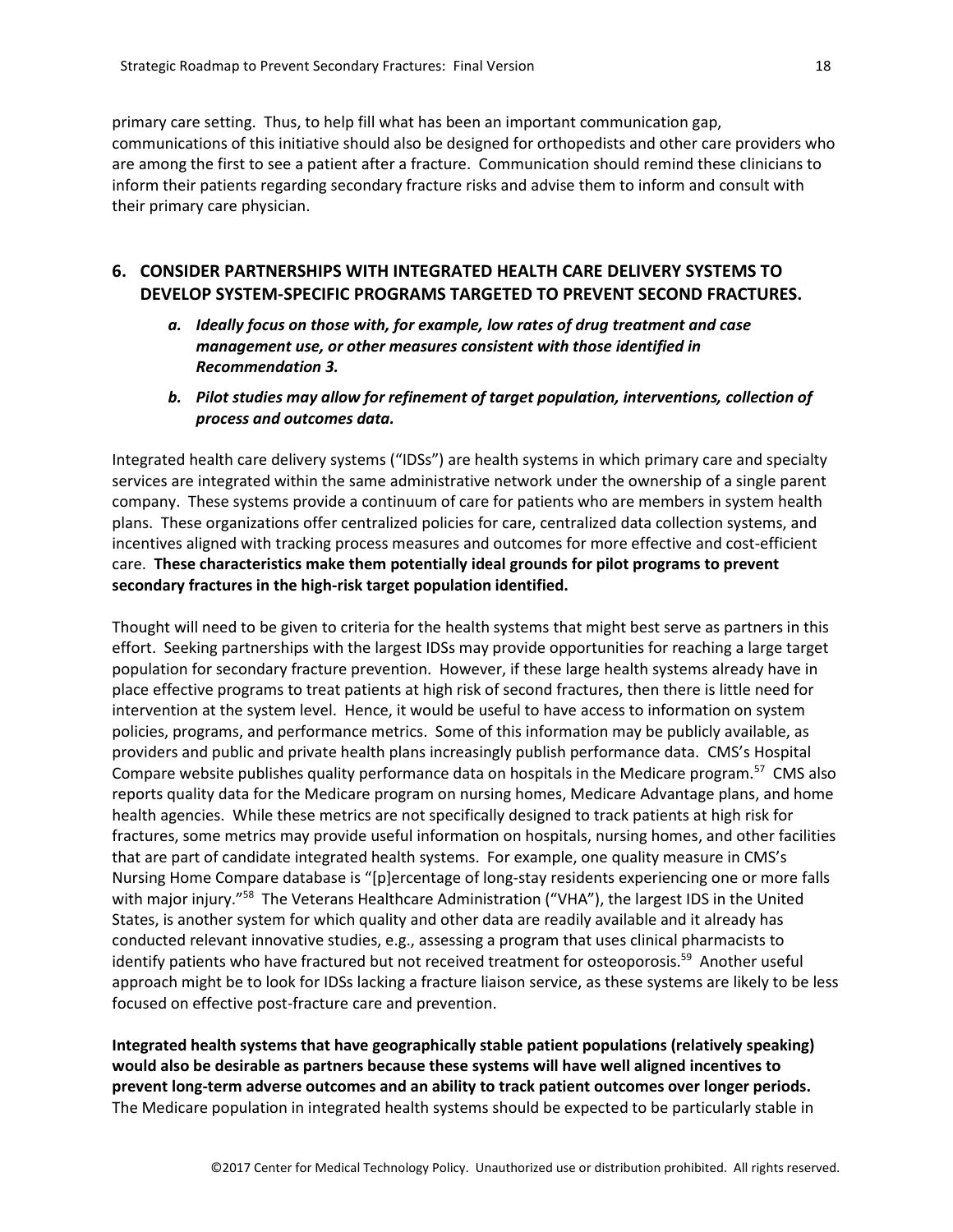this sense. IDSs participating as partners in the program would need to be willing to implement new quality performance measures consistent with the goals of this program, the initiation of which may incur some administrative cost. If successful, however, this cost should be more than offset through preventing second fractures in high-risk patients.

Programs are not always easily transferable from integrated systems to non-integrated systems because of the different organizational and personnel structures, responsibilities, and incentives. Nevertheless, lessons and principles learned from pilot programs in IDSs would not only be directly pertinent for other IDSs but could potentially be adapted for other types of health care systems as well.

## <span id="page-19-0"></span>**7. ALIGN SEPARATE PR / MEDIA ACTIVITIES (SUCH AS NBHA, NIAMS, OTHERS) WITH CORE ELEMENTS OF THIS STRATEGIC ROADMAP**

As noted, many groups have parallel or related programs for bone health, fracture prevention, falls prevention, building osteoporosis awareness, etc. Conflicting or inconsistent messaging from different groups around these themes can only contribute to a continuing sense for patents and providers that "nobody knows what to do" and "it's all too complicated." **For this reason, to the extent that messaging for these programs aligns with central elements of the revised Call to Action, effort should be made to align the messages presented by these groups.** Consideration should be given not only to messaging of US-based programs and initiatives, but also international efforts by groups such as the IOF. Memoranda of understanding among the key organizations and government agencies would be useful tools to insure that parties are kept informed of proposed initiatives and have the opportunity to comment or provide input.

That said, the earlier caution (from Recommendation 1) still stands that some of the groups having parallel or related initiatives receive significant funding from industry sources and may be perceived by some stakeholders as "captured" by industry interests. Care should be taken that aligning messaging in ways intended to avoid confusion is not seen as being industry-driven.

# <span id="page-19-1"></span>**PRIORITIZING ACTIVITES**

**While this Roadmap begins with what may be the most critical element of collaboration to achieve success – relationship-building with patient and primary care professional groups (Recommendation 1) – extending invitations to these groups for partnership on an Action Plan should be concurrent with efforts to review the lessons learned from other relevant initiatives (Recommendation 4), since applicable lessons should be taken on board and built into the design of this initiative before significant work on implementation is begun.** Then, the work of developing the Action Plan with these partners will entail establishing consensus on the target population (Recommendation 2) and on the specific goals and measures that will be used to assess progress (Recommendation 3). Once the Action Plan has been developed, patient and primary care volunteers or "champions" would help with communication, messaging, education, and other key activities through their organizations and beyond (Recommendations 1 and 5). Planning for this messaging, as well as for media announcements and attempts to align messaging with existing related initiatives (Recommendation 7) would take place as part of a comprehensive communications plan that should be developed as the Action Plan approaches completion. At that time, discussions could begin with prospective integrated health systems for potential process improvement programs and an initial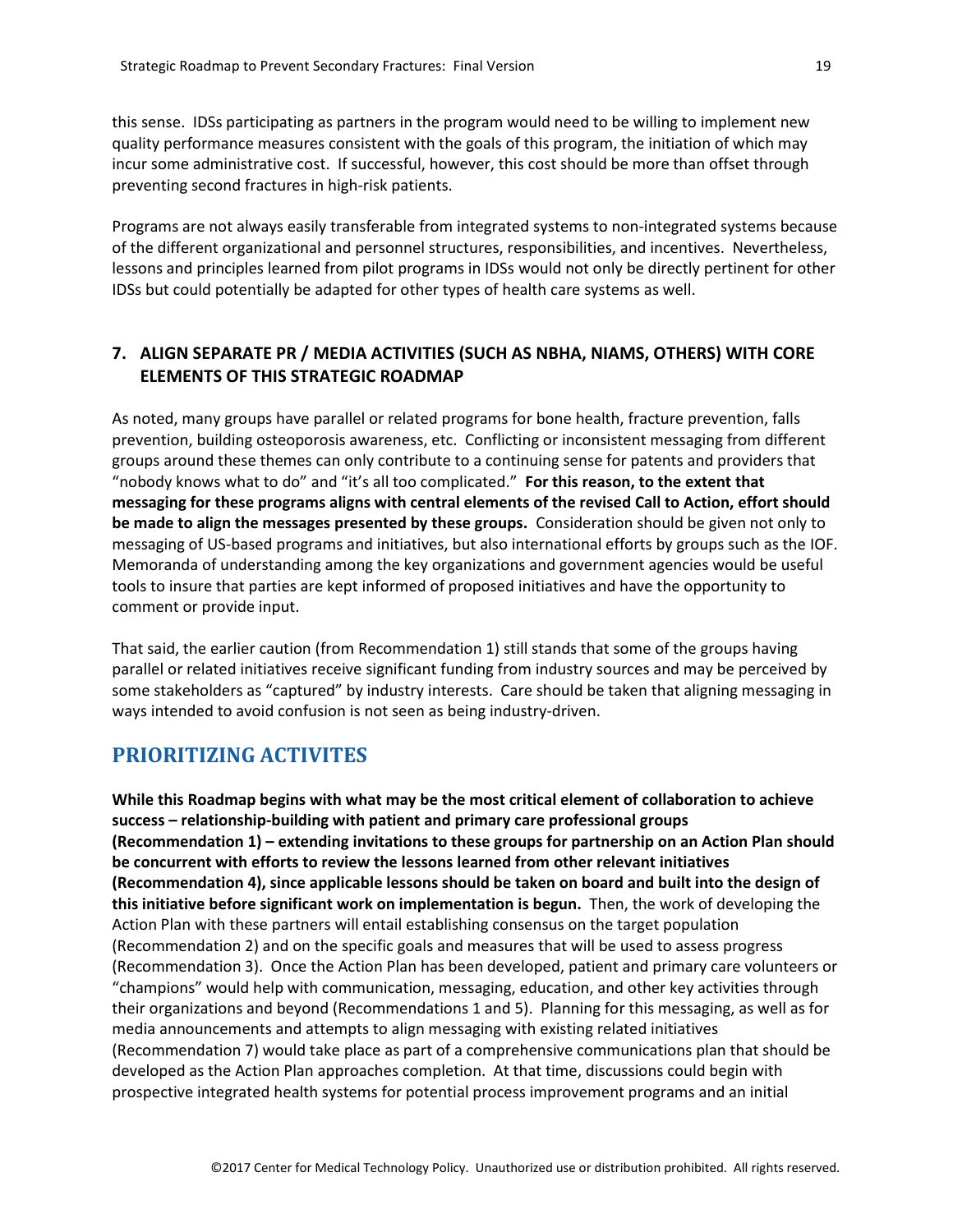meeting could be planned for discussion of mechanisms and evidence for coverage of case management programs.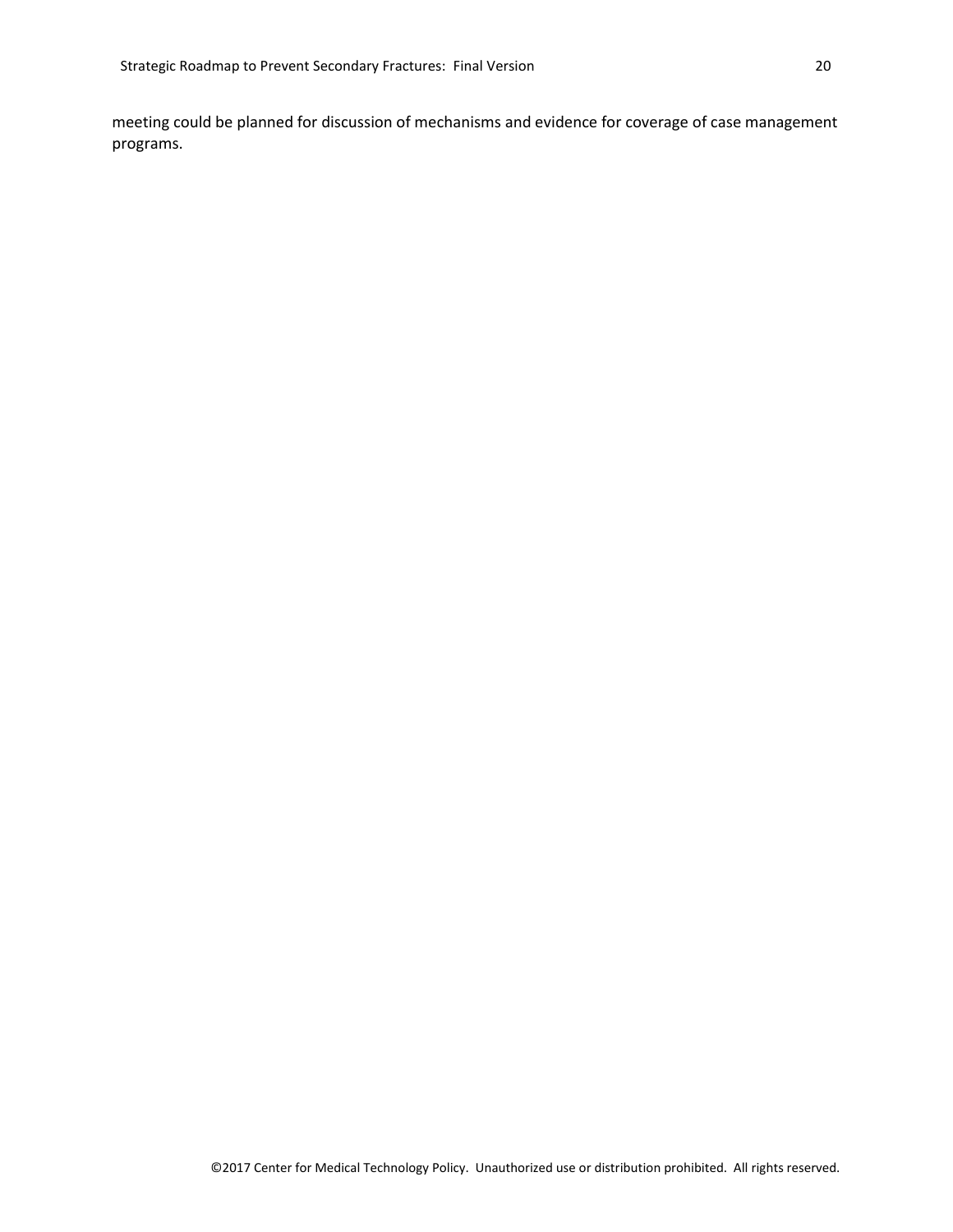# <span id="page-21-0"></span>**REFERENCES**

- 1. Bunta AD, Edwards BJM, Macaulay WBJ, Jeray KJ, Tosi LL, Jones CB, et al. Own the Bone, a systembased intervention, improves osteoporosis care after fragility fractures. J Bone 2016;98.
- 2. Weaver J, Sajjan S, Lewiecki EM, Harris ST, Marvos P. Prevalence and cost of subsequent fractures among U.S. patients with an incident fracture. J Manag Care Spec Pharm 2017;23:461–71.
- 3. van Geel TA, van Helden S, Geusens PP, Winkens B, Dinant G-J. Clinical subsequent fractures cluster in time after first fractures. Ann Rheum Dis 2009;68:99–102.
- 4. Davis S, Martyn-St James M, Sanderson J, Stevens J, Goka E, Rawdin A, et al. A systematic review and economic evaluation of bisphosphonates for the prevention of fragility fractures. Health Technol Assess 2016;20:1–406.
- 5. Freemantle N, Cooper C, Diez-Perez A, Gitlin M, Radcliffe H, Shepherd S, et al. Results of indirect and mixed treatment comparison of fracture efficacy for osteoporosis treatments: a meta-analysis. Osteoporos Int 2013;24:209–17.
- 6. [83] A Systematic Review of the Efficacy of Bisphosphonates [Internet]. Ther. Initiat. 2012 [cited 2016 Dec 14];Available from: http://www.ti.ubc.ca/2012/01/24/a-systematic-review-of-theefficacy-of-%ef%bf%bc%ef%bf%bcbisphosphonates/
- 7. Wells GA, Cranney A, Peterson J, Boucher M, Shea B, Welch V, et al. Alendronate for the primary and secondary prevention of osteoporotic fractures in postmenopausal women [Internet]. In: Cochrane Database of Systematic Reviews. John Wiley & Sons, Ltd; 2008 [cited 2017 Jan 18]. Available from: http://onlinelibrary.wiley.com.ezp.welch.jhmi.edu/doi/10.1002/14651858.CD001155.pub2/abstra ct
- 8. Wells GA, Cranney A, Peterson J, Boucher M, Shea B, Welch V, et al. Risedronate for the primary and secondary prevention of osteoporotic fractures in postmenopausal women [Internet]. In: Cochrane Database of Systematic Reviews. John Wiley & Sons, Ltd; 2008 [cited 2017 Feb 20]. Available from: http://onlinelibrary.wiley.com.ezp.welch.jhmi.edu/doi/10.1002/14651858.CD004523.pub3/abstra ct
- 9. Wells GA, Cranney A, Peterson J, Boucher M, Shea B, Welch V, et al. Etidronate for the primary and secondary prevention of osteoporotic fractures in postmenopausal women [Internet]. In: Cochrane Database of Systematic Reviews. John Wiley & Sons, Ltd; 2008 [cited 2017 Feb 20]. Available from: http://onlinelibrary.wiley.com.ezp.welch.jhmi.edu/doi/10.1002/14651858.CD003376.pub3/abstra ct
- 10. CDC compendium of effective fall interventions: what works for community-dwelling older adults, 3rd Edition | Home and Recreational Safety | CDC Injury Center [Internet]. [cited 2017 Aug 21];Available from: https://www.cdc.gov/homeandrecreationalsafety/falls/compendium.html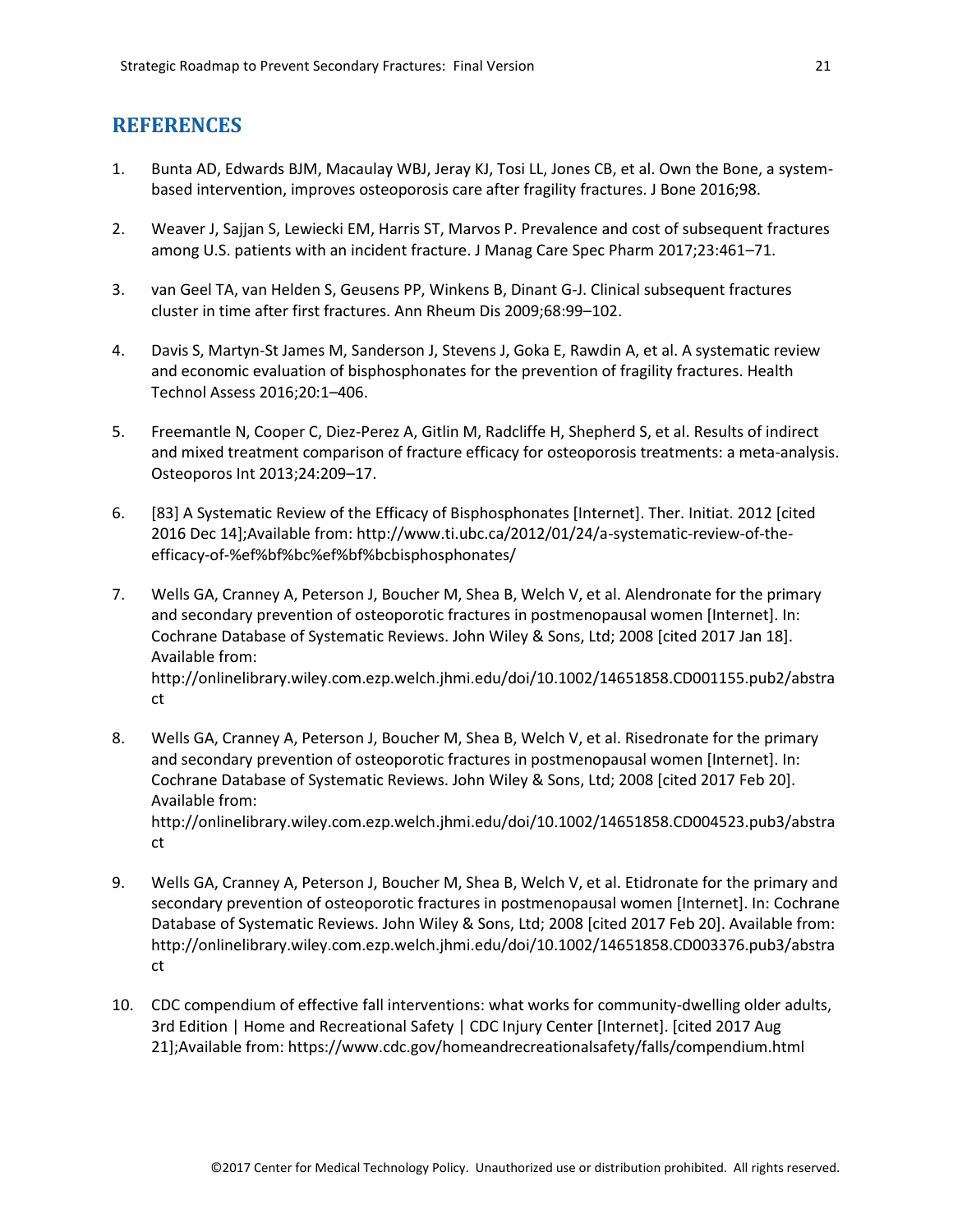- 11. Weaver J, Sajjan S, Lewiecki EM, Harris ST. Diagnosis and treatment of osteoporosis before and after fracture: a side-by-side analysis of commercially insured and Medicare Advantage osteoporosis patients. J Manag Care Spec Pharm 2017;23:735–44.
- 12. Balasubramanian A, Tosi LL, Lane JM, Dirschl DR, Ho P-R, O'Malley CD. Declining rates of osteoporosis management following fragility fractures in the U.S., 2000 Through 2009: J Bone Jt Surg-Am Vol 2014;96:e52-1–8.
- 13. Greene D, Dell RM. Outcomes of an osteoporosis disease-management program managed by nurse practitioners. J Am Acad Nurse Pract 2010;22:326–9.
- 14. Dell R. Fracture prevention in Kaiser Permanente Southern California. Osteoporos Int 2011;22:457.
- 15. Huntjens KMB, van Geel TACM, van den Bergh JPW, van Helden S, Willems P, Winkens B, et al. Fracture liaison service: impact on subsequent nonvertebral fracture incidence and mortality. J Bone 2014;96.
- 16. Nakayama A, Major G, Holliday E, Attia J, Bogduk N. Evidence of effectiveness of a fracture liaison service to reduce the re-fracture rate. Osteoporos Int 2016;27:873–9.
- 17. Hawley S, Javaid MK, Prieto-Alhambra D, Lippett J, Sheard S, Arden NK, et al. Clinical effectiveness of orthogeriatric and fracture liaison service models of care for hip fracture patients: populationbased longitudinal study. Age Ageing 2016;45:236.
- 18. Eisman JA, Bogoch ER, Dell R, Harrington JT, McKinney RE, McLellan A, et al. Making the first fracture the last fracture: ASBMR task force report on secondary fracture prevention. J Bone Miner Res 2012;27:2039–46.
- 19. Åkesson K, Marsh D, Mitchell PJ, McLellan AR, Stenmark J, Pierroz DD, et al. Capture the Fracture: a Best Practice Framework and global campaign to break the fragility fracture cycle. Osteoporos Int 2013;24:2135–52.
- 20. Gillespie CW, Morin PE. Osteoporosis-related health services utilization following first hip fracture among a cohort of privately-insured women in the United States, 2008–2014: an observational study. J Bone Miner Res 2017;n/a-n/a.
- 21. Kim SC, Kim DH, Mogun H, Eddings W, Polinski JM, Franklin JM, et al. Impact of the U.S. Food and Drug Administration's safety-related announcements on the use of bisphosphonates after hip fracture. J Bone Miner Res 2016;31:1536–40.
- 22. Solomon DH, Johnston SS, Boytsov NN, McMorrow D, Lane JM, Krohn KD. Osteoporosis medication use after hip fracture in U.S. patients between 2002 and 2011. J Bone Miner Res 2014;29:1929–37.
- 23. Dunn P, Webb D, Olenginski TP. Geisinger high-risk osteoporosis clinic (HiROC): 2013–2015 FLS performance analysis. Osteoporos Int 2017;1–7.
- 24. Lee DB, Lowden MR, Patmintra V, Stevenson K. National Bone Health Alliance: an innovative public-private partnership improving America's bone health. Curr Osteoporos Rep 2013;11:348– 53.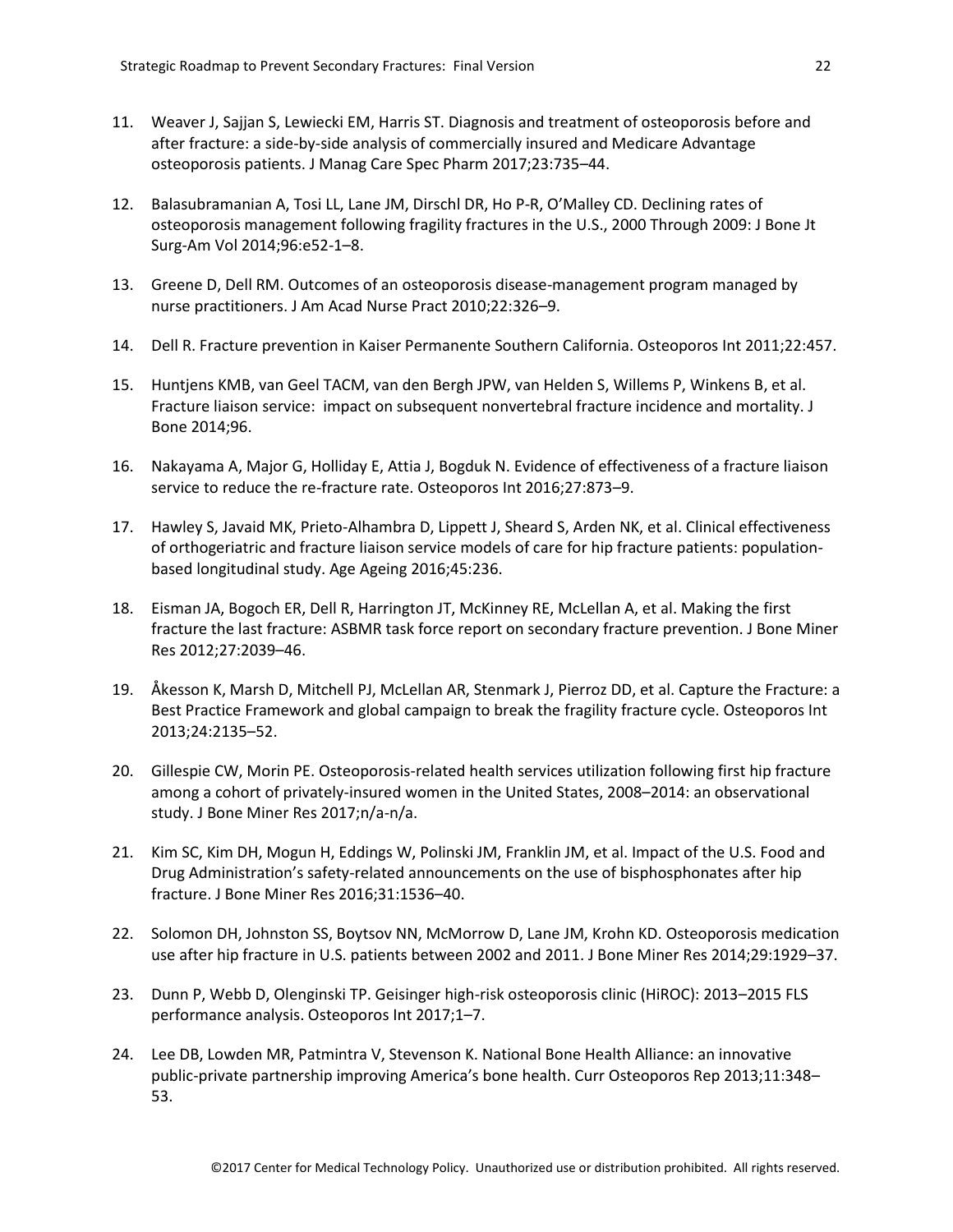- 25. Call to action to address the crisis in the treatment of osteoporosis [Internet]. Am. Soc. Bone Miner. Res. 2016 [cited 2017 Aug 16];Available from: https://www.asbmr.org/call-to-action.aspx
- 26. fragilityfracturenetwork.org Home [Internet]. [cited 2017 Aug 16];Available from: http://fragilityfracturenetwork.org/
- 27. Stevens JA, Phelan EA. Development of STEADI. Health Promot Pract 2013;14:706–14.
- 28. Kaye G. United Health and AARP are betting there's a way to stop falls [Internet]. Tech50+. 2017 [cited 2017 Aug 16];Available from: https://www.tech50plus.com/united-health-and-aarp-arebetting-theres-a-way-to-stop-falls/
- 29. York SC, Shumway-Cook A, Silver IF, Morrison AC. A translational research evaluation of the Stay Active and Independent for Life (SAIL) community-based fall prevention exercise and education program. Health Promot Pract 2011;12:832–9.
- 30. Albert SM, Raviotta J, Lin CJ, Edelstein O, Smith KJ. Cost-effectiveness of a statewide falls prevention program in Pennsylvania: Healthy Steps for Older Adults. Am J Manag Care 2016;22:638–44.
- 31. Pennsylvania's Healthy Steps in Motion [Internet]. Health Res. Action. 2011 [cited 2017 Aug 16];Available from: http://healthresearchforaction.org/pennsylvania%E2%80%99s-healthy-stepsmotion
- 32. Smaha LA. The American Heart Association Get With The Guidelines program. Am Heart J 2004;148:S46–8.
- 33. Flynn FM, Cafarelli M, Petrakos K, Christophersen P. Improving outcomes for acute coronary syndrome patients in the hospital setting: successful implementation of the American Heart Association "Get With The Guidelines" program by phase I cardiac rehabilitation nurses. J Cardiovasc Nurs 2007;22:166–76.
- 34. Lewis WR, Peterson ED, Cannon CP, Super DM, LaBresh KA, Quealy K, et al. An organized approach to improvement in guideline adherence for acute myocardial infarction results with the Get With The Guidelines quality improvement program. Arch Intern Med 2008;168:1813.
- 35. Peacock WF, Kontos MC, Amsterdam E, Cannon CP, Diercks D, Garvey L, et al. Impact of Society of Cardiovascular Patient Care accreditation on quality: an Action Registry®-Get With the GuidelinesTM analysis. Crit Pathw Cardiol 2013;12:116–20.
- 36. Peterson ED, Roe MT, Rumsfeld JS, Shaw RE, Brindis RG, Fonarow GC, et al. A Call to ACTION (Acute Coronary Treatment and Intervention Outcomes Network): a national effort to promote timely clinical feedback and support continuous quality improvement for acute myocardial infarction. Circ Cardiovasc Qual Outcomes 2009;2:491–9.
- 37. What is Own the Bone? [Internet]. [cited 2017 Aug 16];Available from: http://www.ownthebone.org/OTB/About/What\_Is\_Own\_the\_Bone/OTB/About/What\_Is\_Own\_th e\_Bone.aspx?hkey=fc52b39e-83ae-440f-b209-a1204c7302c7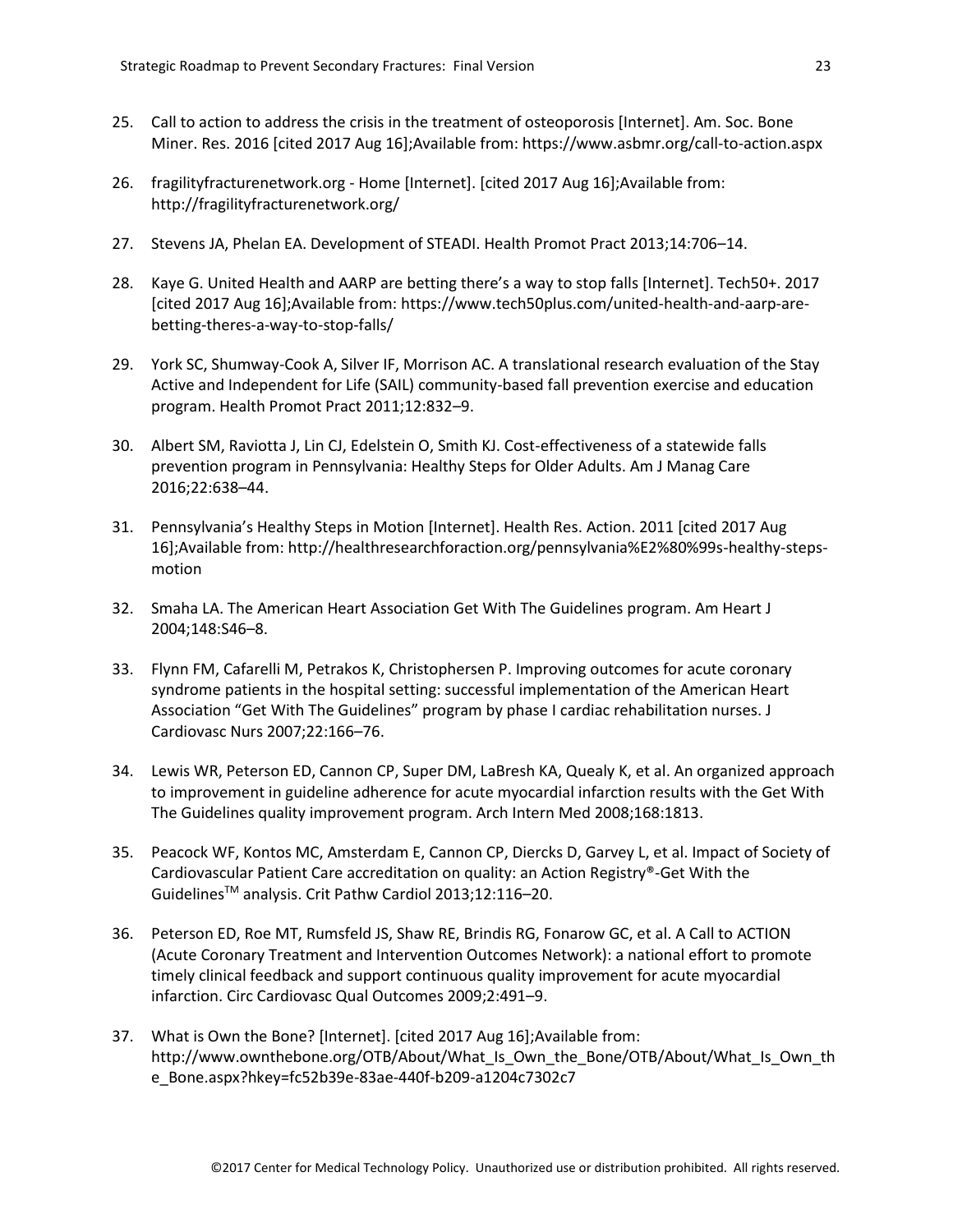- 38. Get With The Guidelines [Internet]. [cited 2017 Nov 25];Available from: http://www.heart.org/HEARTORG/Professional/GetWithTheGuidelines/Get-With-The-Guidelines-- -HFStroke\_UCM\_001099\_SubHomePage.jsp
- 39. Kumar P, Sherwood A, Sutaria S. Engaging physicians to transform operational and clinical performance [Internet]. In: The post-reform health system: meeting the challenges ahead. McKinsey & Company; 2013 [cited 2017 Nov 27]. p. 5–16.Available from: http://healthcare.mckinsey.com/sites/default/files/MCK\_Hosp\_Full\_Issue.pdf
- 40. Lemak CH, Cohen GR, Erb N. Engaging primary care physicians in quality improvement: lessons from a payer-provider partnership. J Healthc Manag 2013;58:429–445.
- 41. Geonnotti K, Taylor EF, Peikes D, Schottenfeld L, Burak H, McNellis R, et al. Engaging primary care practices in quality improvement: strategies for practice facilitators [Internet]. 2015;Available from: https://pcmh.ahrq.gov/sites/default/files/attachments/QI-strategies-practices.pdf
- 42. Cantrell C. Engaging primary care medical providers in children's oral health [Internet]. National Academy for State Health Policy; 2009 [cited 2017 Aug 16]. Available from: http://www.nashp.org/sites/default/files/EngagingPrimaryCareMedicalProvidersCOH.pdf
- 43. Chan WV, Pearson TA, Bennett GC, Cushman WC, Gaziano TA, Gorman PN, et al. ACC/AHA special report: clinical practice guideline implementation strategies: a summary of systematic reviews by the NHLBI Implementation Science Work Group: a report of the American College of Cardiology/American Heart Association Task Force on Clinical Practice Guidelines. Circulation 2017;135:e122–37.
- 44. Milk Matters online lesson resources available for teachers | National Institutes of Health (NIH) [Internet]. Natl. Inst. Health NIH. 2015 [cited 2017 Aug 16];Available from: https://www.nih.gov/news-events/news-releases/milk-matters-online-lesson-resources-availableteachers
- 45. Abercrombie A. Best bones forever! | womenshealth.gov [Internet]. womenshealth.gov. 2017 [cited 2017 Aug 16];Available from: https://www.womenshealth.gov/blog/bbf-forever
- 46. NOF and NBHA Quality Improvement Registry [Internet]. [cited 2017 Feb 16];Available from: https://www.medconcert.com/content/medconcert/FractureQIR/
- 47. NQF-endorsed measures for endocrine conditions, 2013-2015: final report [Internet]. National Quality Forum; 2015 [cited 2017 Aug 17]. Available from: http://www.qualityforum.org/Publications/2015/11/NQF-Endorsed\_Measures\_for\_Endocrine\_Conditions\_Final\_Report.aspx
- 48. National Committee for Quality Assurance. Osteoporosis testing and management in older women [Internet]. [cited 2017 Aug 17];Available from: http://www.ncqa.org/report-cards/healthplans/state-of-health-care-quality/2016-table-of-contents/osteoporosis
- 49. Centers for Medicare and Medicaid Services. CMS quality measure development plan: supporting the transition to the Merit-based Incentive Payment System (MIPS) and Alternative Payment Models (APMs) [Internet]. Baltimore, MD: Centers for Medicare and Medicaid Services; 2016 [cited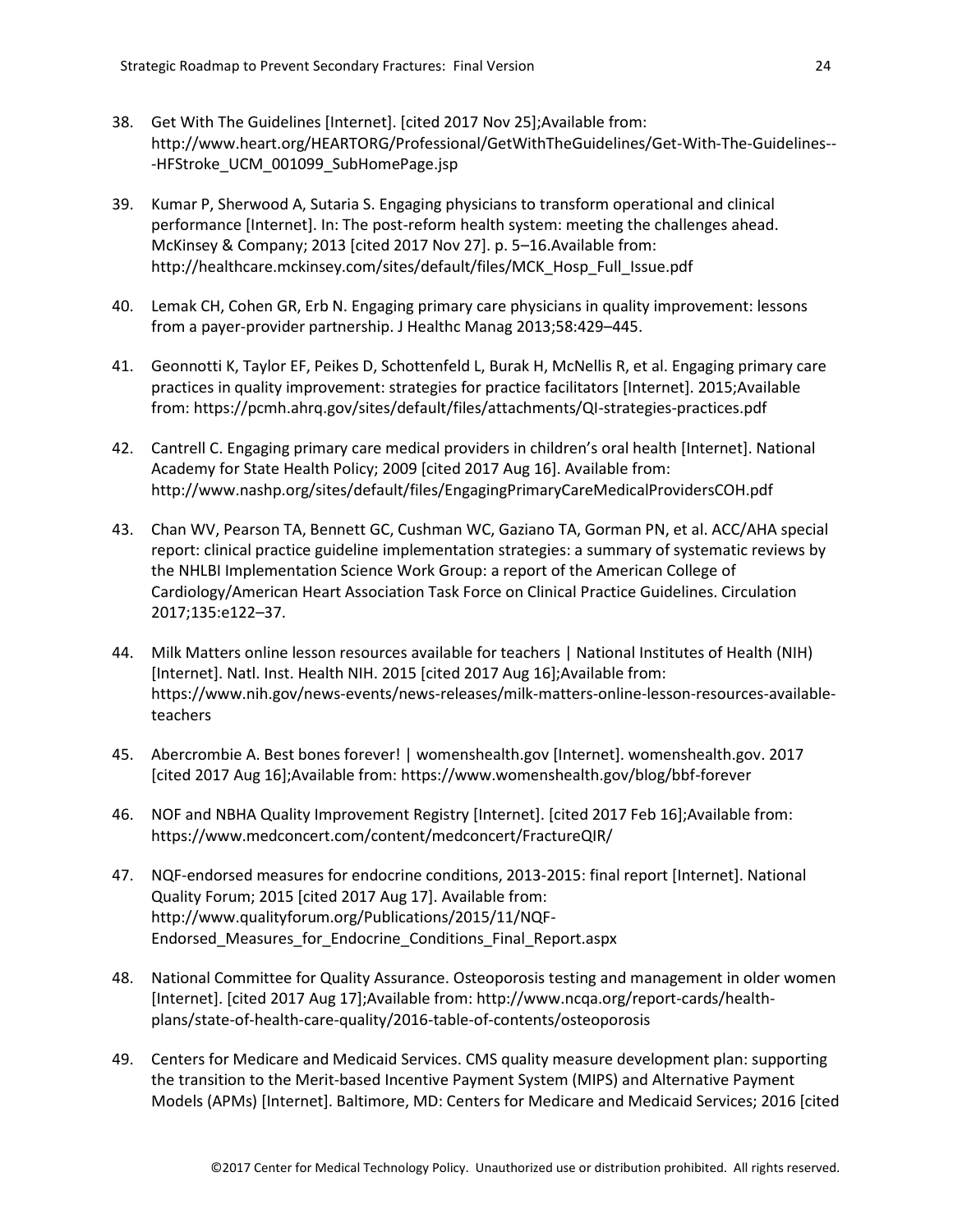2017 Aug 17]. Available from: https://www.cms.gov/Medicare/Quality-Initiatives-Patient-Assessment-Instruments/Value-Based-Programs/MACRA-MIPS-and-APMs/Final-MDP.pdf

- 50. The Joint Commission. Improving and measuring osteoporosis management [Internet]. Oakbrook Terrace, IL: The Joint Commission; 2007 [cited 2017 Aug 17]. Available from: https://www.jointcommission.org/assets/1/18/OsteoMono\_REVFinal\_31208.pdf
- 51. The Joint Commission. Osteoporosis-associated fracture implementation guide: revised March 2016 [Internet]. The Joint Commission; 2016 [cited 2017 Aug 17]. Available from: https://www.jointcommission.org/assets/1/18/OsteoMono\_REVFinal\_31208.pdf
- 52. Agency for Healthcare Research and Quality. National Quality Measures Clearinghouse<sup>™</sup> (NQMC) [Internet]. [cited 2017 Aug 17];Available from: https://www.ahrq.gov/cpi/about/otherwebsites/qualitymeasures.ahrq.gov/index.html
- 53. Fojas MC, Southerland LT, Phieffer LS, Stephens JA, Srivastava T, Ing SW. Compliance to The Joint Commission proposed Core Measure set on osteoporosis-associated fracture: review of different secondary fracture prevention programs in an open medical system from 2010 to 2015. Arch Osteoporos 2017;12:16.
- 54. Local Coverage Determination for Bisphosphonates (Intravenous [IV]) and Monoclonal Antibodies in the Treatment of Osteoporosis and Their Other Indications (L33270) [Internet]. [cited 2016 Dec 6];Available from: https://www.cms.gov/medicare-coverage-database/details/lcddetails.aspx?LCDId=33270&ver=12&CoverageSelection=Both&ArticleType=All&PolicyType=Final&s =All&KeyWord=osteoporosis&KeyWordLookUp=Title&KeyWordSearchType=And&list\_type=ncd&b c=gAAAACAAAAAAAA%3d%3d&
- 55. Evidence-based clinical decision support at the point of care | UpToDate< [Internet]. UpToDate. [cited 2017 Nov 25];Available from: http://www.uptodate.com/home
- 56. Stalhandske E, Mills P, Quigley P, Neily J, Bagian JP. VHA's National Falls Collaborative and prevention programs [Internet]. In: Henriksen K, Battles JB, Keyes MA, Grady ML, editors. Culture and Redesign. Rockville MD: Agency for Healthcare Research and Quality (AHRQ); 2008. Available from: https://www.ncbi.nlm.nih.gov/books/NBK43724/
- 57. Find and compare information about hospitals | Hospital Compare [Internet]. [cited 2017 Nov 20];Available from: https://www.medicare.gov/hospitalcompare/search.html
- 58. About Medicare Nursing Home Compare data [Internet]. [cited 2017 Nov 20];Available from: https://www.medicare.gov/nursinghomecompare/Data/About.html
- 59. Adler RA. Secondary fracture prevention. Curr Osteoporos Rep 2012;10:22–7.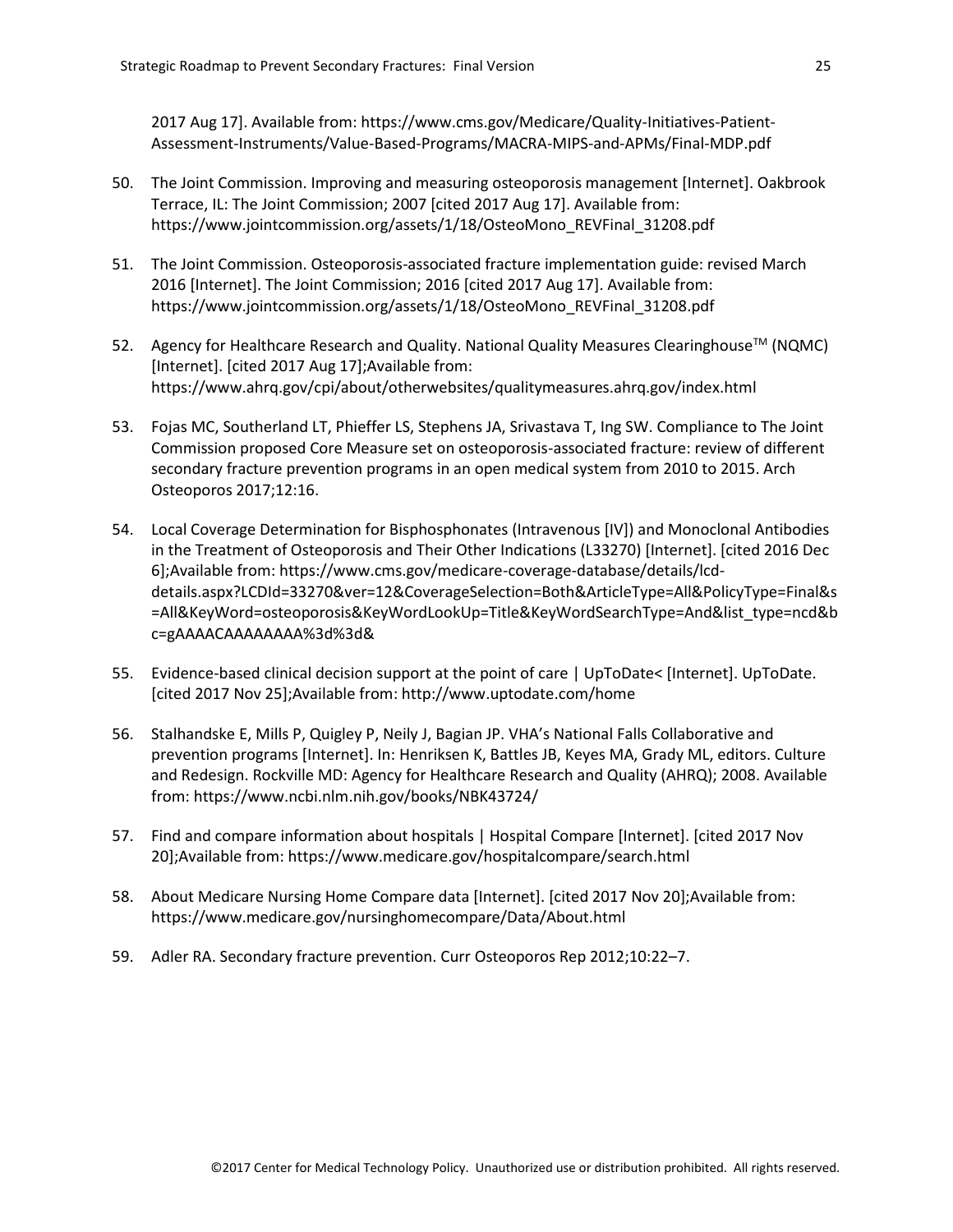

# <span id="page-26-0"></span>**APPENDIX A FRACTURE PREVENTION STAKEHOLDER SUMMIT**

**Participant List** *July 19, 2017 | Crystal City, VA*

<span id="page-26-2"></span><span id="page-26-1"></span>**Robert (Bob) Adler, MD** Virginia Commonwealth University, School of Medicine, Department of Internal Medicine

**Sonia Bahroo, PA-C** The George Washington University Medical Faculty Associates, Division of Endocrinology

**Douglas Bauer, MD** University of California, San Francisco

**Neil Binkley, MD** University of Wisconsin, School of Medicine and Public Health

**Susan (Sue) J. Blalock, PhD, MPH** University of North Carolina, School of Pharmacy

**Caila Brander** National Women's Health Network

**Susan Bukata, MD** University of California Los Angeles Medical Center, Santa Monica, Department of Orthopaedic Surgery

**Wm. Ray Bullman, MAM** National Council on Patient Information and Education (NCPIE)

**Kathleen (Kathy) Cameron, MPH** National Council on Aging, Center for Healthy Aging

**Jane Cauley, DrPH** University of Pittsburgh, Department of Epidemiology

**Faye H. Chen, PhD** National Institutes of Health, Division of Musculoskeletal Diseases

**Kathleen Cody, MBA** American Bone Health

**Prof. Juliet Compston, MD** University of Cambridge, Bone Medicine

**Prof. Cyrus Cooper, MBBS, DM, FRCP, FFPH, FMedSci** University of Southampton, Rheumatology University of Oxford, Epidemiology

**Felicia Cosman, MD** Columbia University Medical Center; Editor -in-Chief Osteoporosis International

**Bess F. Dawson-Hughes, MD** Tufts Medical Center, Bone Metabolism Laboratory

**Bridget DeSimone, BA** Burness

**Thomas Eagen** National Council on Aging

**Ann Elderkin, PA** American Society for Bone and Mineral Research

**Kristin Ensrud, MD, MPH** University of Minnesota, School of Public Health

**Steven (Steve) Farmer, MD, PhD** Center for Medicare & Medicaid Innovation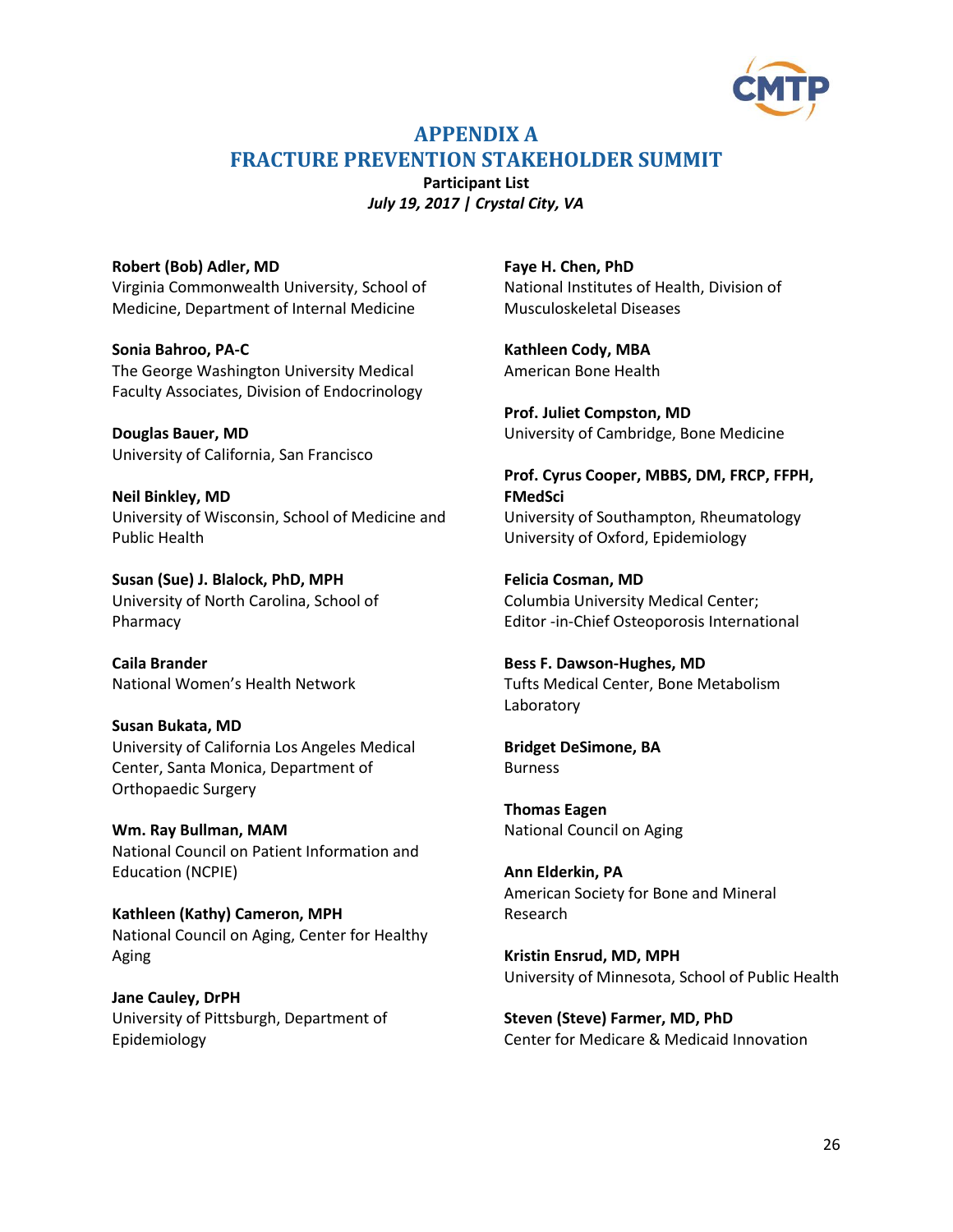

**Douglas (Doug) Fesler** American Society for Bone and Mineral Research

**Lorraine (Lorie) A. Fitzpatrick, MD** Radius Health, Inc.

**Jeremy Furniss, OTD, OTR/L, BCG, CDP** American Occupational Therapy Association

**Claire Gill, BA** National Osteoporosis Foundation

**James (Jim) Gill, MD, MPH** Delaware Valley Outcomes Research

**Catherin (Kate) W. Gillespie, PhD, MPH** AARP Public Policy Institute, Health Team

**Deborah (Debby) Gold, PhD** Duke University, Department of Psychiatry and Behavioral Sciences, Sociology, and Psychology and Neurosciences

**Deborah H. Good, MSW** Patient Perspective Panel

**Andreas Grauer, MD** Amgen, Global Development Therapeutic Area Head Bone and Nephrology

**Núria Guañabens, MD, PhD** University of Barcelona, Department of Rheumatology

**Rachel M. F. Heilmann, PharmD, BCPS** Kaiser Permanente Colorado, Endocrinology

**Marc Hochberg, MD, MPH** U.S. Bone and Joint Initiative

**Lyndon Joseph, PhD** National Institutes of Health, Division of Geriatrics and Clinical Gerontology

**Claudia M. Kaufman** QuistMD-Flexibility-Sports-Rehabilitation **Theresa Kehoe, MD** Food and Drug Administration, Division of Bone, Reproductive and Urologic Products (DBRUP)

**Sundeep Khosla, MD** Mayo Clinic

**Douglas (Doug) P. Kiel, MD, MPH** Harvard Medical School, Institute for Aging Research

**Michelle Kimbrough, MA, MHLC** Eli Lilly, Health Care Advocacy and Professional Relations

**Elizabeth (Beth) Kitchin, PhD, RD** University of Alabama-Birmingham

**Alison Kocanda** UCB, Inc., Health Innovation

**Henry (Hank) M. Kronenberg, MD** Harvard Medical School, Endocrine Unit; Massachusetts General Hospital, Endocrine Society

**Benjamin Leder, MD** Massachusetts General Hospital

**David Lee, MPA** Amgen, Global Marketing Program, Amplify **Osteoporosis** 

**Carleen Lindsey, PT, MScAH, GCS, CEEAA** American Physical Therapy Association, Academy of Geriatric PT

**Shari M. Ling, MD** Centers for Medicare and Medicaid Services

**Joan McGowan, PhD** National Institutes of Health, Division of Musculoskeletal Diseases

**Joanne Miglis, RN** Brigham and Women's Hospital